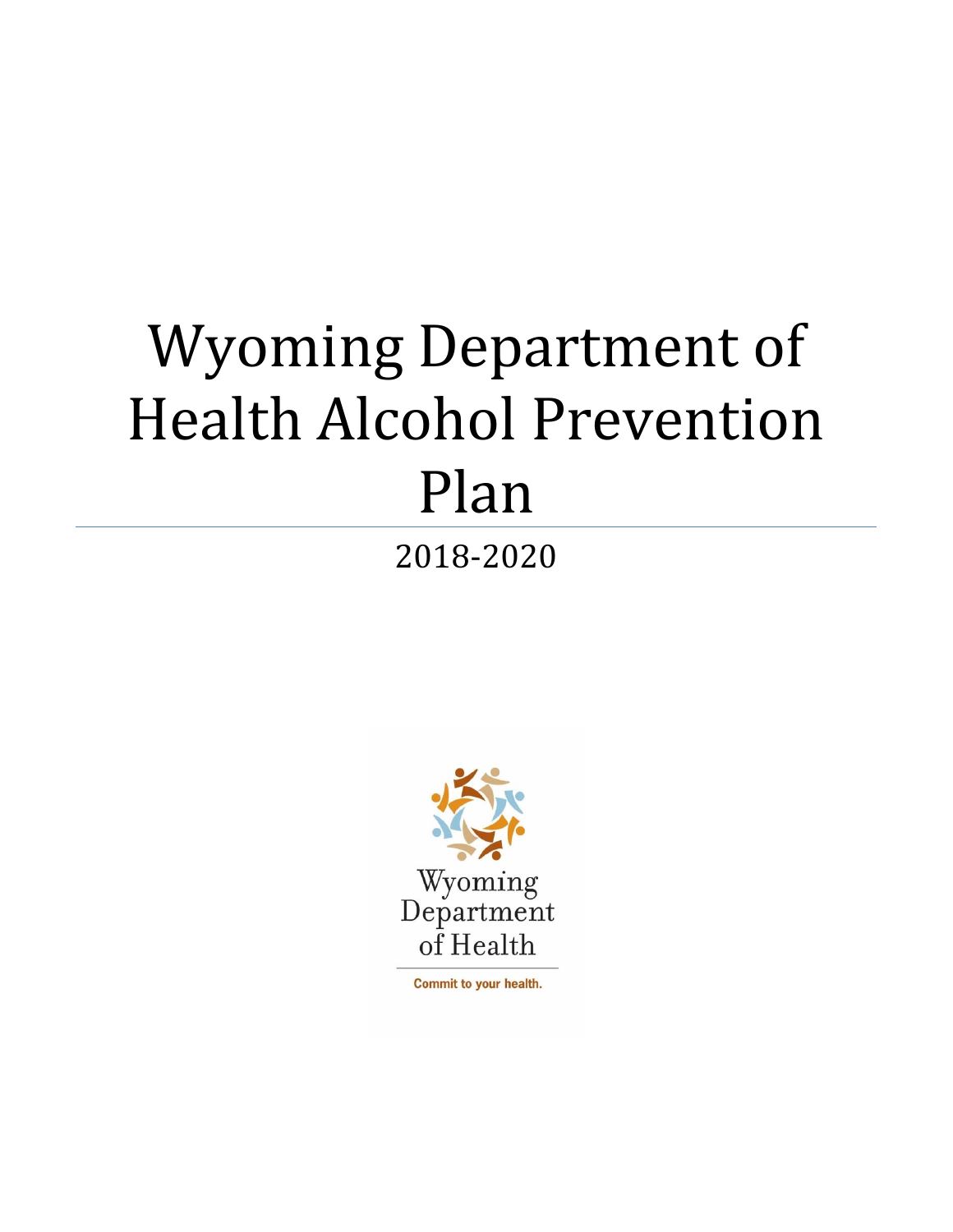## *Prepared by*

*Substance Abuse Prevention Program, Public Health Division, Wyoming Department of Health*



Commit to your health.

*Stephanie Pyle*

*Senior Administrator*

*Public Health Division, Wyoming Department of Health*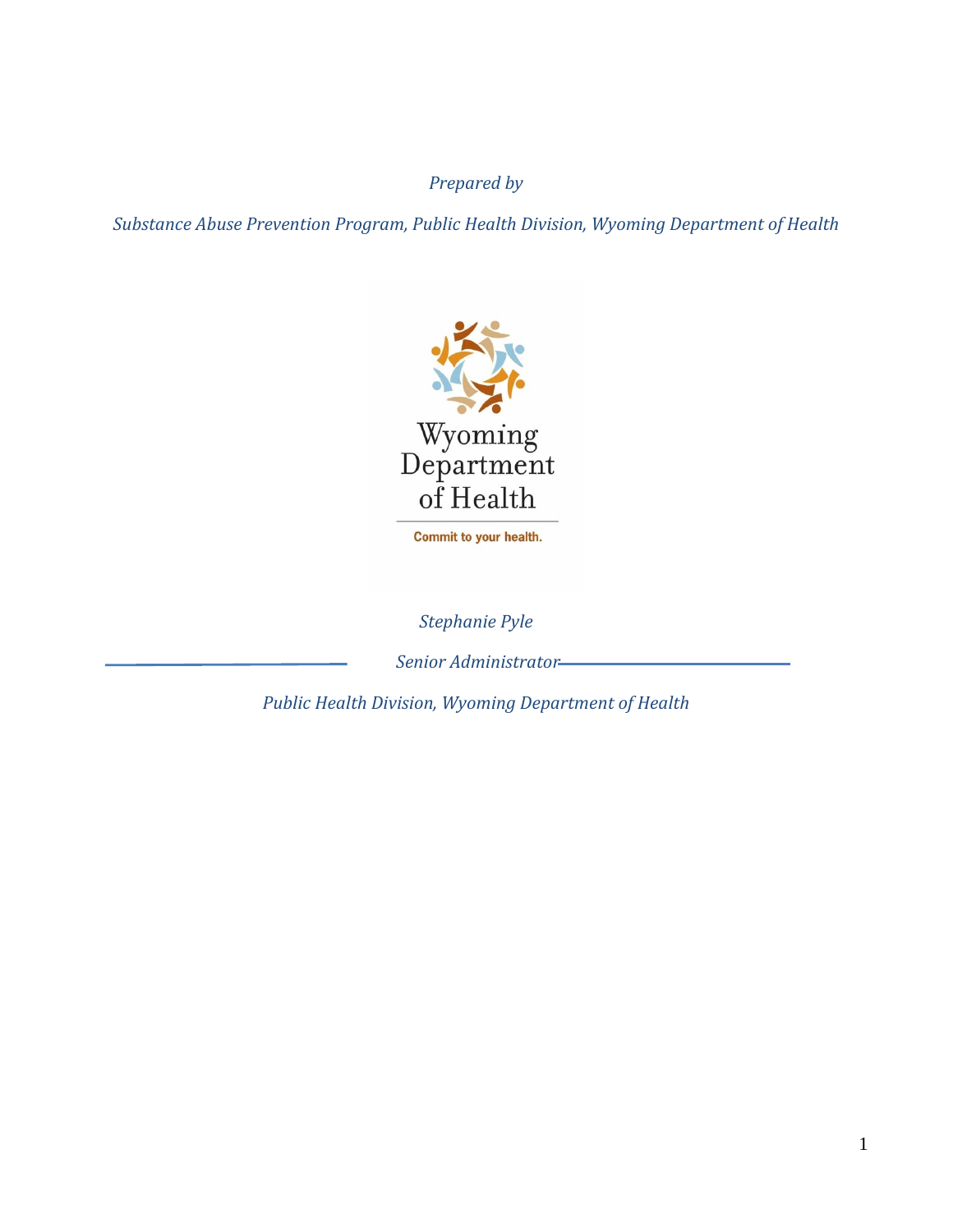#### **Contents**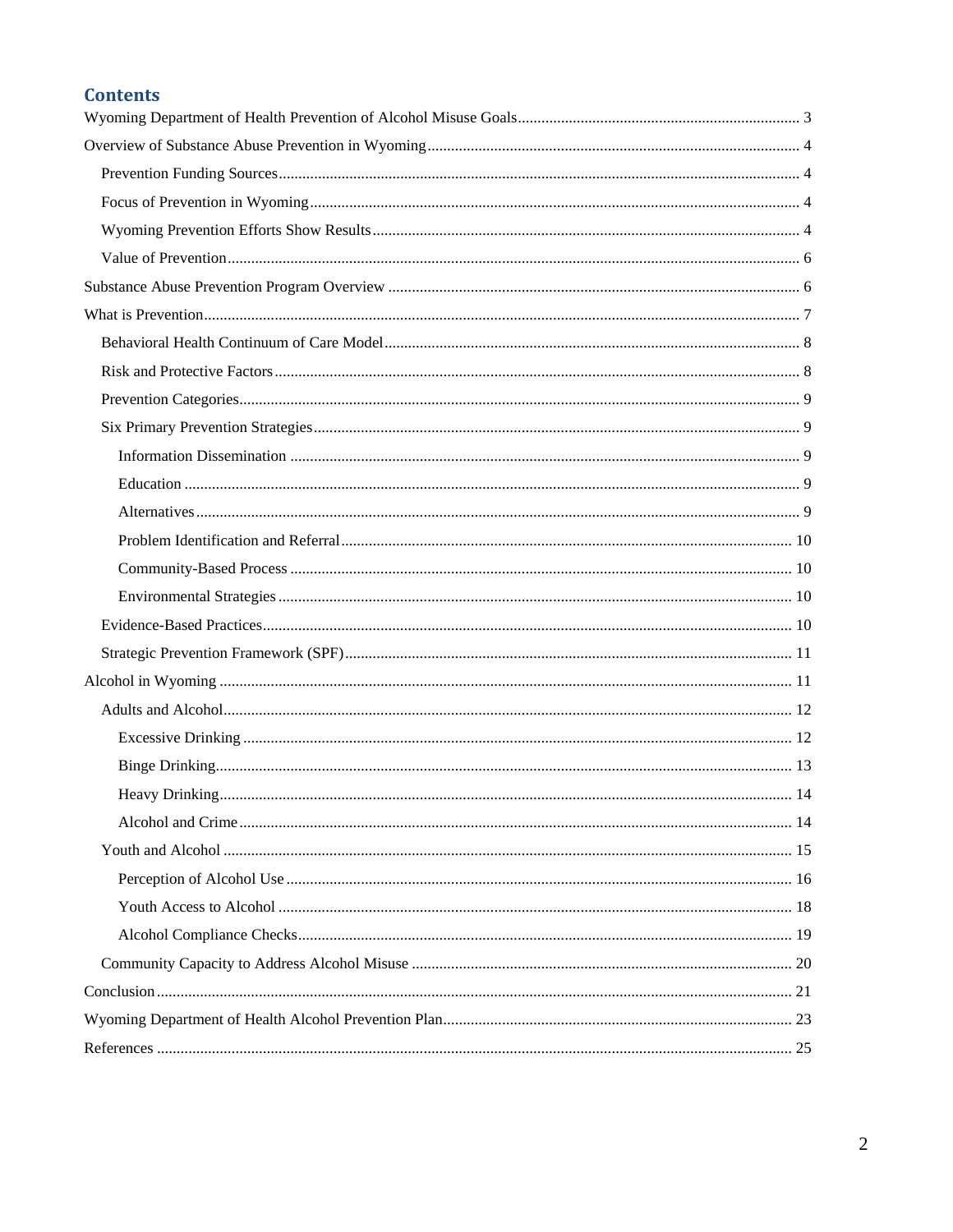# Wyoming Department of Health Alcohol Prevention Goals

*Goal 1: Reduce alcohol misuse/abuse and associated harmful consequences* 

*Goal 2: Strengthen capacity across the state to address the problem of alcohol misuse/abuse* 

*Goal 3: Reduce the availability of, and access to, alcohol by persons under the age of 21*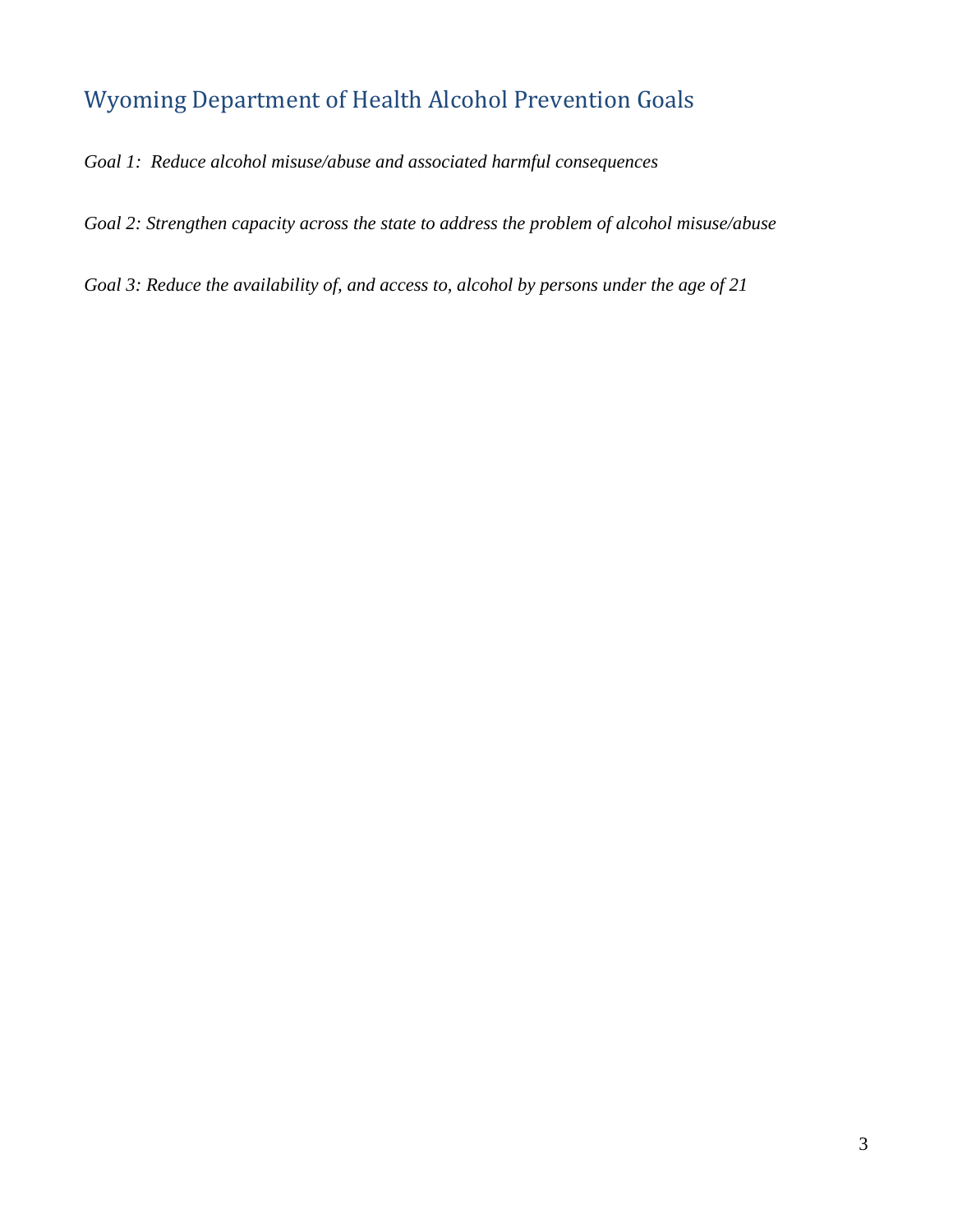# Overview of Substance Abuse Prevention in Wyoming

Preventing drug abuse and excessive alcohol use improves quality of life, academic performance, workplace productivity, and military preparedness; reduces crime and criminal justice expenses; reduces motor vehicle crashes and fatalities; and lowers health care costs for acute and chronic condition (National Prevention Council, 2014). Substance use disorder is prevalent in our nation, with approximately 21.5 million people in the United States aged 12 or older in 2014 reporting a substance use disorder in the past year, of which 17 million people had an alcohol use disorder, 7.1 million had an illicit drug use disorder, and 2.6 million had both an alcohol use and an illicit drug use disorder (Center for Behavioral Health Statistics and Quality, 2015). Proper implementation of evidence-based substance abuse prevention programs reduces the use of alcohol, tobacco, and illicit drug use and abuse.

#### **Prevention Funding Sources**

Current funding sources for alcohol use and abuse prevention initiatives include:

- State of Wyoming General Fund
- Wyoming Tobacco Settlement Funds
- Substance Abuse and Mental Health Services Administration's (SAMHSA) Substance Abuse Prevention and Treatment Block Grant (SAPTBG)
- SAMHSA's Strategic Prevention Framework Partnerships for Success Grant

Wyoming communities conduct needs assessments that help determine the allocation of substance abuse primary prevention funds.

#### **Focus of Prevention in Wyoming**

Wyoming currently focuses on the prevention of alcohol misuse/abuse, tobacco prevention, and prevention of prescription drug misuse and abuse.

Based on the highest levels of need and associated consequences, Wyoming consistently identifies alcohol as a priority area and will continue focusing efforts on reducing alcohol misuse/abuse. In 2010, a cost of illness analysis of alcohol, tobacco, illicit drug abuse, prescription drug abuse, and mental health in Wyoming found that alcohol abuse constituted the greatest costs at \$843,220,902 in total. (WYSAC, 2012)



#### **Wyoming Prevention Efforts Show Results**

Prevention efforts in Wyoming are reducing youth alcohol use. Before Wyoming began engaging in scientific-based prevention efforts, youth past-month alcohol use hovered around 50% and binge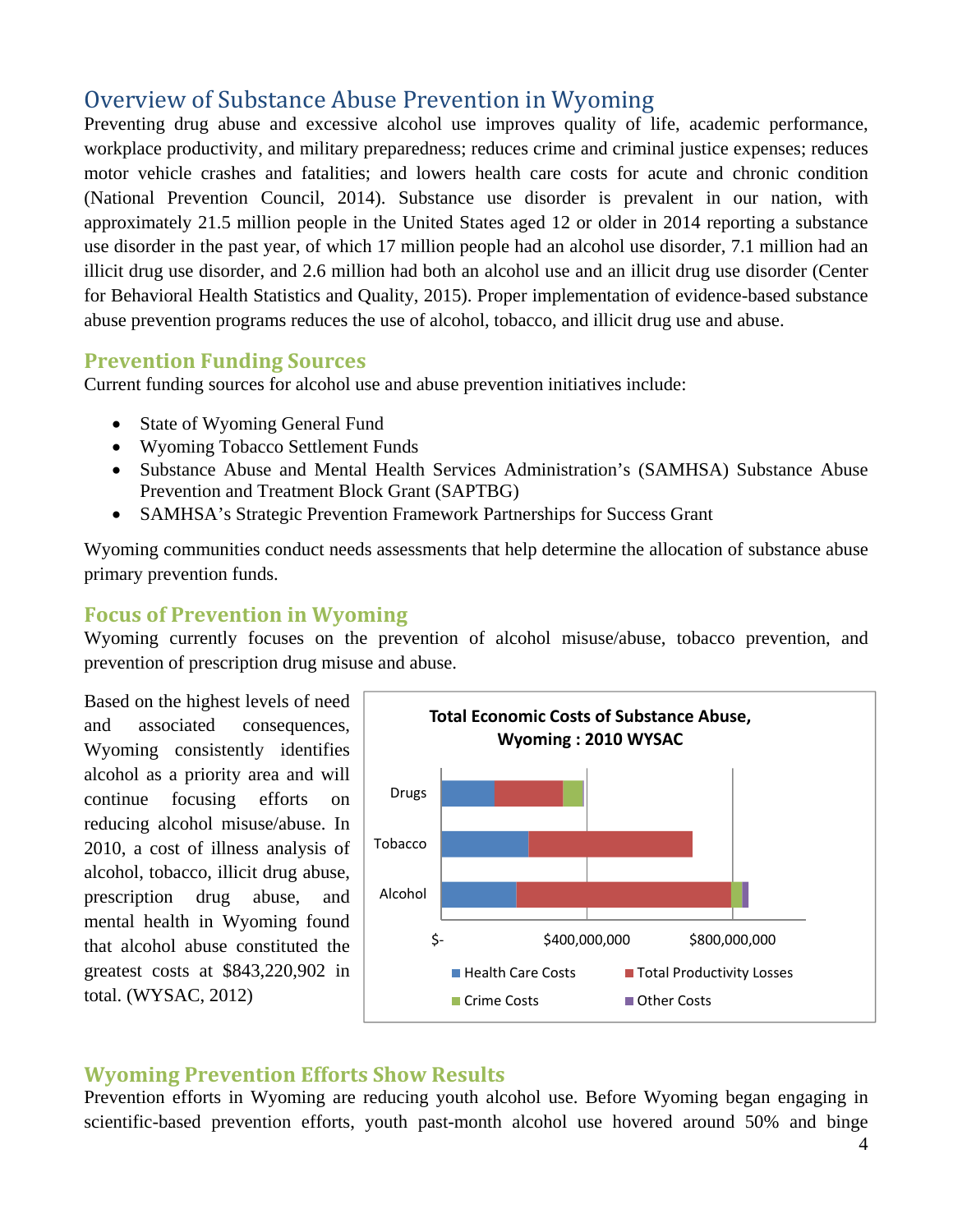drinking at around 40%. In 2015, youth past-month alcohol use is down to 31% and past-month binge drinking is down to 19.7% (Youth Risk Behavior Survey Results, 2015). Wyoming received the State Incentive Grant in 2001, followed by the Strategic Prevention Framework State Incentive Grant (SPF SIG) in 2005 to prevent underage drinking and prescription drug abuse in Wyoming communities. In 2012, Wyoming received the Partnerships for Success II (PFS II) to continue efforts to prevent underage drinking and prescription drug abuse in Wyoming communities. Wyoming currently has the Strategic Prevention Framework Partnerships for Success (SPF PFS) Grant, which started in 2015.

With increased prevention efforts, Wyoming youth are reporting a statistical decrease in past 30 day use of alcohol from 2001 to 2015. Data from 1995 through 2015 shows a steady decline in underage drinking beginning in 2001.



Data from 1995 through 2015 shows similar success in the percent of high school students reporting binge drinking in the past 30 days. Binge drinking is defined as five (5) or more drinks for a male or four (4) or more drinks for a female on any occasion within the last 30 days. In Wyoming and nationally, the number of students reporting binge drinking has been decreasing over the last 20 years.

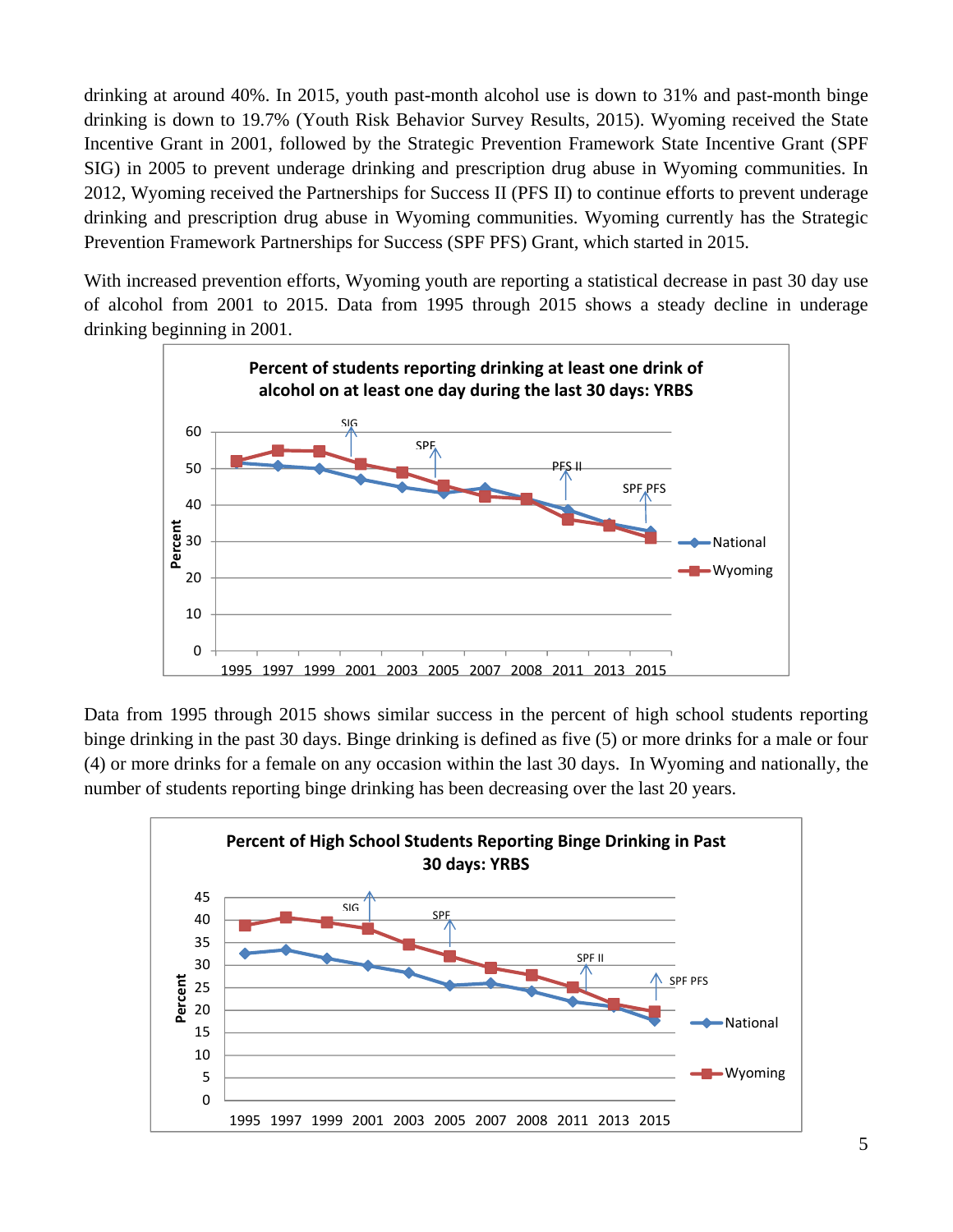#### **Value of Prevention**

The Wyoming Survey & Analysis Center at the University of Wyoming conducted a value of prevention study on the potential cost savings from delaying youth alcohol use in Wyoming. (WYSAC, 2017) Alcohol use disorders are one of the most prevalent use disorders in the United States. In 2010, the societal cost of alcohol use disorders to Wyoming was approximately \$843 million. In 2014, it was estimated that 389 cases of future alcohol use disorders were avoided due to prevention efforts in Wyoming communities and at the



\$122 million potential cost savings

389 cases of future alcohol use disorders avoided

national level. The potential cost savings of delaying the onset of alcohol use for the 2014 senior high school class is approximately \$122 million.

This study estimated the potential cost savings realized by prevention of a single alcohol use disorder to be \$313,700. The benefits from prevention accrue in the future and equal the costs that would have been incurred by an individual over the time period they engaged in disordered behavior.

Since 2001, Wyoming communities have pursued a comprehensive approach to preventing underage drinking using mostly evidence-based strategies that impact the entire population. Prevention efforts in Wyoming are proving to be effective.



#### Prevention Efforts Impact Usage, Cost and Future Health Problems in Youth

Percent of Wyoming youth who used alcohol in the past 30 days, 1991 - 2015

Source: WY YRBS 1991-2015; avoided cost and case prevention data, WY PNA 2001 & 2014.

## Substance Abuse Prevention Program Overview

The Substance Abuse Prevention Program, a part of the Prevention and Health Promotion Unit in the Public Health Division, works closely with the Tobacco Prevention and Control Program to provide prevention services throughout Wyoming. Alcohol, tobacco, prescription drug, and other drug prevention services are conducted at the community level with oversight and accountability provided by the Substance Abuse Prevention Program and Tobacco Prevention and Control Program. All 23 counties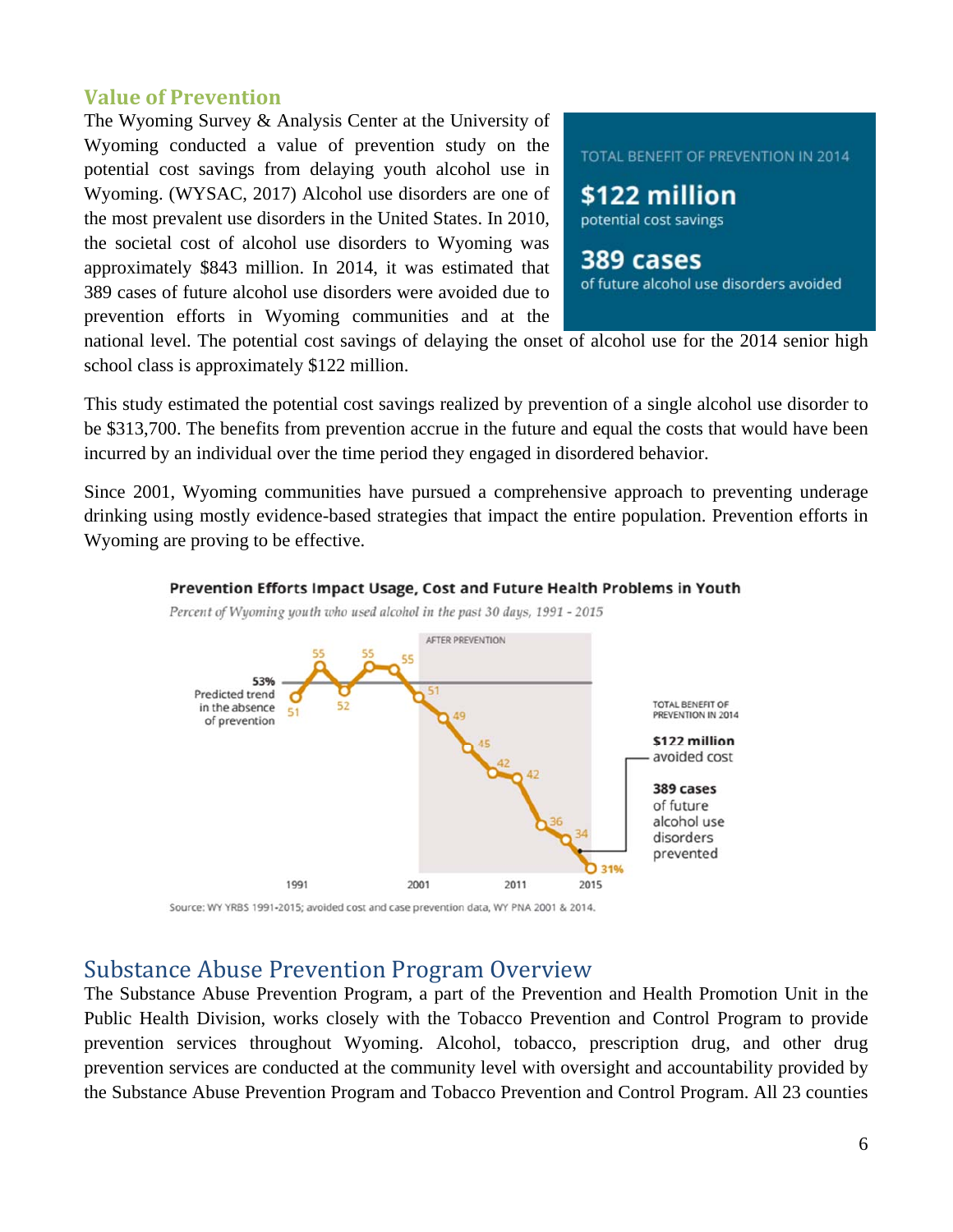in Wyoming and the Wind River Indian Reservation (WRIR) receive resources and support for prevention services.

At both state and local levels, Wyoming employs a data-driven decision-making process. Both the Substance Abuse Prevention Program and the Tobacco Prevention and Control Program requires all funded communities to implement the Strategic Prevention Framework (SPF) public health model in their prevention efforts, which assists community coalitions in engaging in data-driven strategic planning. With a consistent vision of creating community-level change across Wyoming, a requirement of the prevention services provider is that community level staff, in collaboration with their local prevention coalitions, complete a Comprehensive Needs Assessment Workbook that addresses all relevant data covering local demographics, socioeconomic conditions, community norms and other risk/protective factors. The results of this analysis are used to create and implement local strategic plans that focus on policy changes, systems transformation, and mental health information dissemination.

Funded communities participate in evaluation of prevention efforts at the community level. Evaluators work closely with the communities to collect and analyze data while also utilizing user-friendly reporting for both state and local prevention stakeholders.

The Substance Abuse Prevention Program contracts with prevention service providers to provide technical assistance and training for funded communities. The technical assistance team provides ongoing expert and tailored technical assistance to communities including strategic planning and implementation support, quality prevention workforce training and resources, and facilitation of community coalition meetings when requested. Additionally, the Substance Abuse Prevention Program works with the technical assistance team to identify strengths and weaknesses within the prevention infrastructure and is a key partner in prevention planning aimed at enhancing strengths and rectifying weaknesses.

The Substance Abuse Prevention Program strongly believes that Wyoming communities must strive for population-level change in order to create healthier community outcomes. By endeavoring to create community-level change, disparate populations will be afforded the same health opportunities and benefits as the rest of the population. Wyoming's environmental approach creates healthier environments for people in recovery who are reentering the larger community. This approach is also flexible enough to target our disparate populations when necessary.

## What is Prevention

Prevention is actively working prior to the onset of a disorder to prevent substance use or abuse, limit the development of problems associated with substance use or abuse, and reduce the risk of developing a behavioral health problem.

Wyoming Substance Abuse Prevention Program's approach to prevention is to gather and use data to guide prevention decisions specific to community needs. This means working with diverse community partners to choose culturally appropriate, effective, and sustainable evidence-based strategies according to the needs of the community, and to work with individuals who are passionate and knowledgeable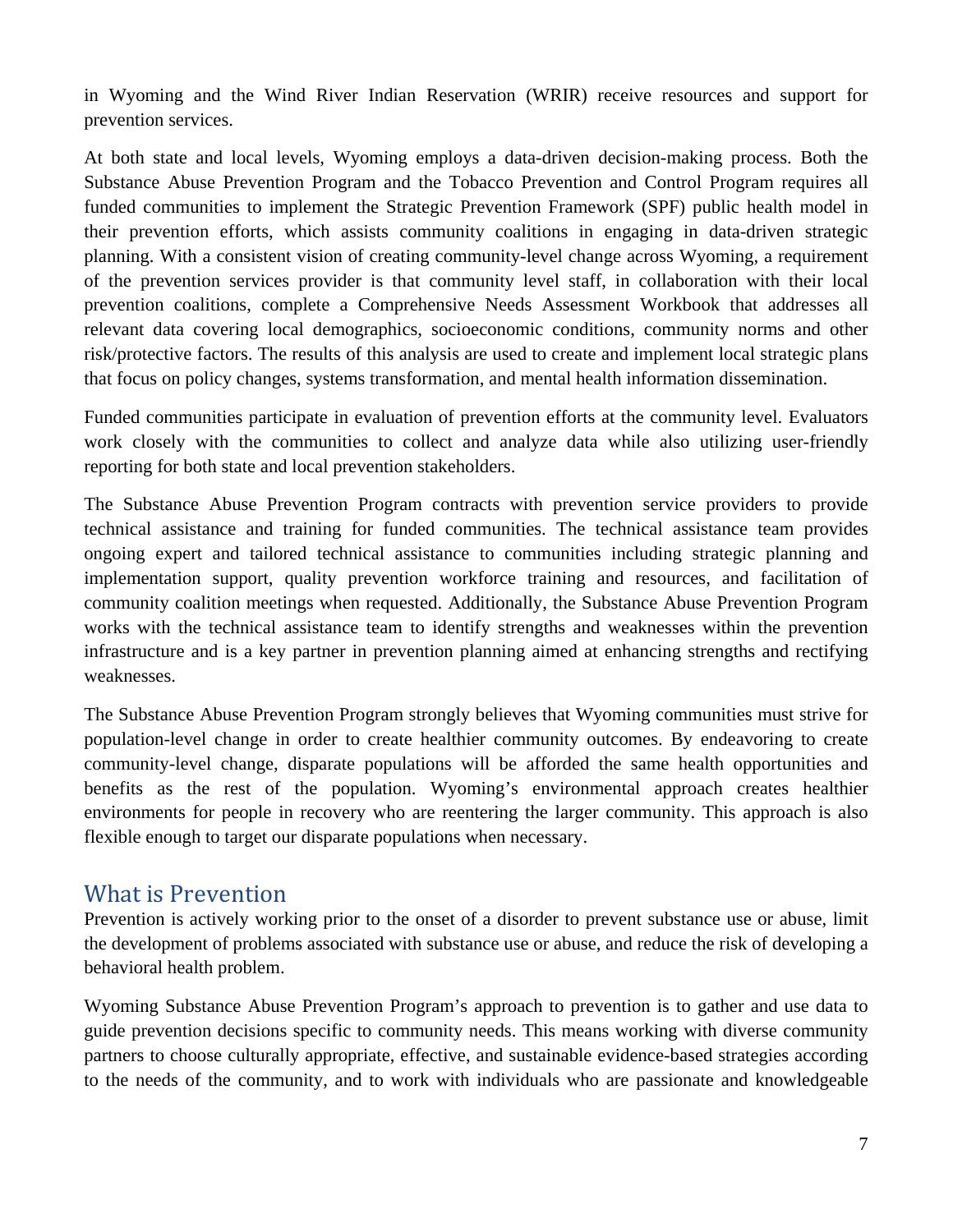about both their communities and prevention to reduce the risk of alcohol and other drug-related problems throughout Wyoming.



**Behavioral Health Continuum of Care Model**

Prevention is an important part of the behavioral health continuum of care model, a comprehensive approach to behavioral health that recognizes multiple opportunities for addressing behavioral health problems and disorders. Each component presents opportunities for addressing behavioral health problems and for collaborating across sectors. Based on the Mental Health Intervention Spectrum, first introduced in a 1994 Institute of Medicine report, the model includes the following components:

- **Promotion** Strategies designed to create environments and conditions that support behavioral health and the ability for individuals to withstand challenges. Promotion strategies also reinforce the entire continuum of behavioral health services.
- **Prevention** Delivered prior to the onset of a disorder, these interventions are intended to prevent or reduce the risk of developing a behavioral health problem, such as underage alcohol use.
- **Treatment** These services are for people diagnosed with a substance use or other behavioral health disorder.
- **Recovery** These services support individuals' abilities to live productive lives in the community and can often help with abstinence.

The Substance Abuse Prevention Program works in both the Promotion and Prevention realms.

#### **Risk and Protective Factors**

Research over the past two decades has tried to determine how substance use begins and how it progresses. Many factors can add to a person's risk for substance abuse. Risk factors can increase a person's chances for substance abuse, while protective factors can reduce the risk (NIDA, 2013). People have biological and psychological characteristics that can make them vulnerable or resilient to substance abuse problems. These characteristics are classified either as a protective factor or a risk factor (SAMHSA, 2015).

• Protective Factor: a characteristic at the biological, psychological, family, or community (including peers and culture) level that is associated with a lower likelihood of problem outcomes or that reduces the negative impact of a risk factor on problem outcomes. Protective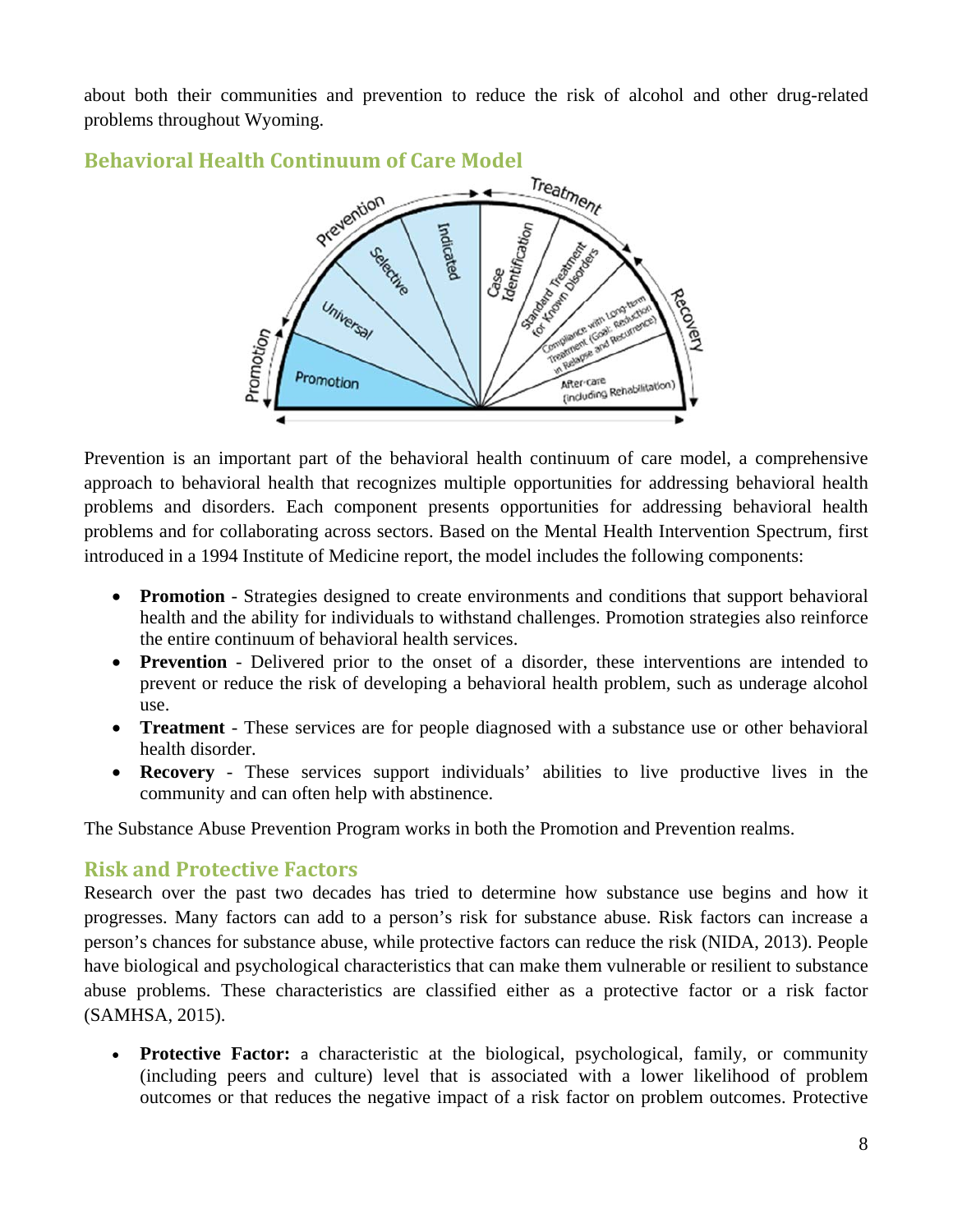factors might include: belief in a moral order, religion, family, social skills, and community connectedness.

 **Risk Factor:** a characteristic that is biological, psychological, family, community, or cultural level that precedes and is associated with a higher likelihood of problem outcome. Risk factors might include: academic failure, perceived risk of substance use, rebelliousness, parents attitude favors substance use, family conflict, friends use of substances, and sensation seeking.

## **Prevention Categories**

Prevention doesn't only happen on an individual level, it also focuses on creating environments that support healthy behavior.

- **Universal Prevention**  Strategies are designed to reach the general public, regardless of level of risk or problem behaviors in that population. Universal prevention can be direct or indirect.
	- o **Universal Direct**  Interventions directly serve an identifiable group of participants who have not been identified on the basis of individual risk. For example, school curriculum, after-school program, parenting class. This could also include interventions involving interpersonal and ongoing/repeated contact, like with coalitions.
	- o **Universal Indirect** Interventions support population-based programs and environmental strategies, such as establishing alcohol, tobacco, and other drug (ATOD) policies. This could also include interventions involving programs and policies implemented by coalitions.
- **Selective Prevention** Strategies that target individuals or subgroups of the general population that are determined to be at a higher risk. Examples of subgroups are: college-age students or adolescent parents.
- Indicated Prevention Interventions target individuals at high risk who are experiencing early signs of substance abuse and other related problem behaviors associated with substance abuse

#### **Six Primary Prevention Strategies**

The Substance Abuse and Mental Health Services Administration (SAMHSA) defines six strategies used in primary prevention.

#### **Information Dissemination**

Activities that provide awareness and knowledge of the nature, extent, and effects of alcohol, tobacco, and drug use, abuse, and addiction on individuals families and communities. Examples include: social media campaigns that target underage drinking by targeting youth or parents, radio announcements, and speaking engagements.

#### **Education**

Activities aimed at affecting critical life and social skills, such as decision making, refusal skills, critical analysis, and systematic judgement abilities. Examples include: responsible beverage service training through TIPS (Training for Intervention Procedures); law enforcement training through Advanced Roadside Impaired Driving Enforcement (ARIDE); educating parents about the health and safety risks of providing alcohol to youth through programs such as Parents who Host Lose the Most; and educating youth on use of texting tip lines, such as Safe2Tell.

#### **Alternatives**

Activities that provide for the participation of target populations in activities that exclude alcohol, tobacco, and other drug use. Examples include: alcohol-free drop-in activities.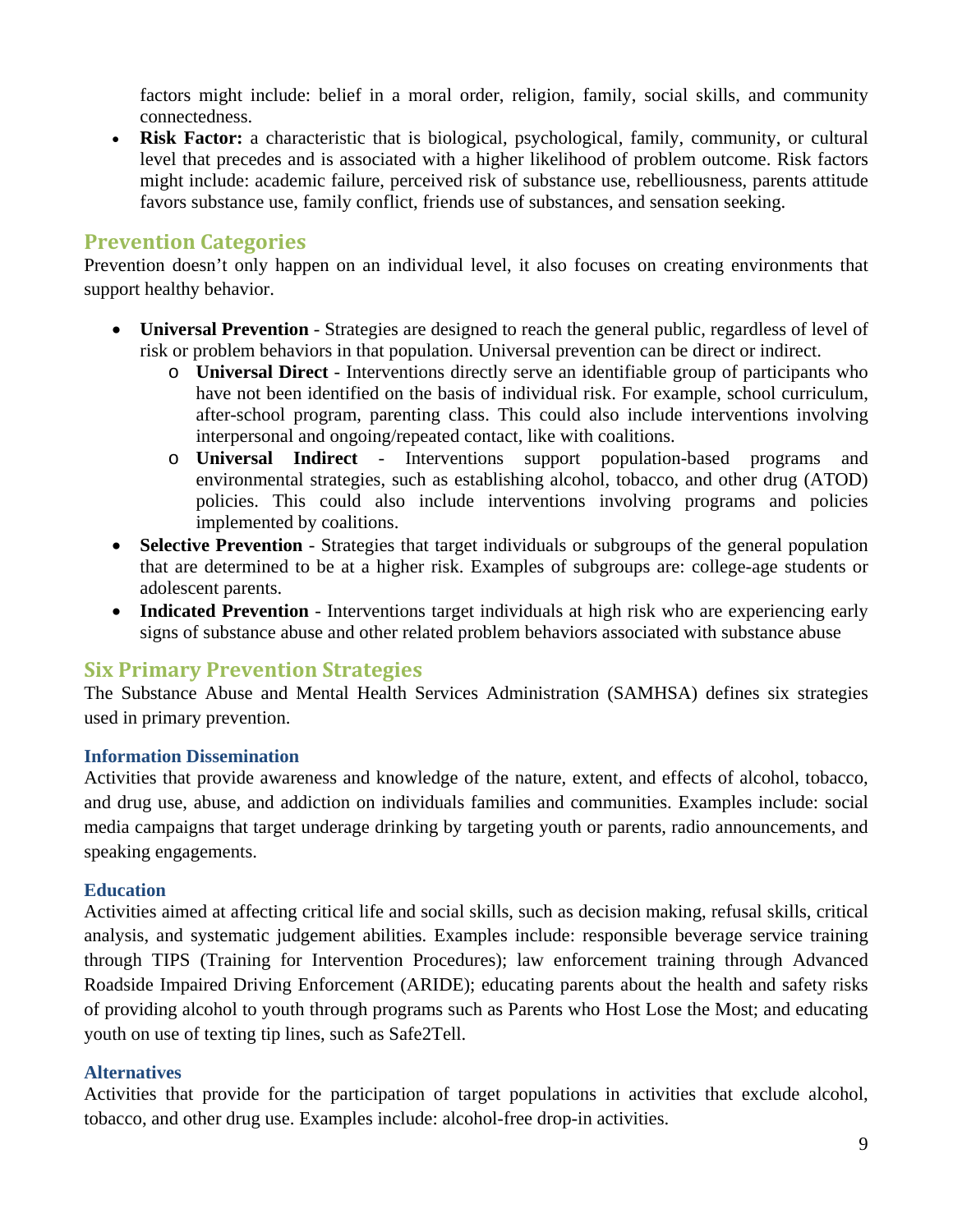#### **Problem Identification and Referral**

Activities that aim at identification of those who have indulged in illegal/age-inappropriate use of tobacco or alcohol, and those individuals who have indulged in first use of illicit drugs, in order to assess if the behavior can be reversed by education to prevent further use. Examples include: promotion of policies and procedures that align with best practices of employee assistance programs, and educational programs on driving while under the influence/driving while intoxicated.

#### **Community-Based Process**

Activities that include organizing, planning, and enhancing effectiveness of program, policy, and practice implementation, interagency collaboration, coalition building, and networking. Examples include: community-based strategic planning through local coalitions, Community Prevention Specialists (CPS) and stakeholders; prevention training of coalition members and CPS through online webinars, conferences, annual meetings, and technical assistance; community team building through planned activities and technical assistance when needed; and strengthening coalition capacity by increasing multi-agency coordination and collaboration ensuring that stakeholders are involved.

#### **Environmental Strategies**

Activities that establish or change written and unwritten community standards, codes, and attitudes, thereby influencing incidence and prevalence of the abuse of alcohol, tobacco, and other drugs used in the general population. Examples include: implementing policies and procedures for alcohol restrictions at community events through increased use of ID scanners, breathalyzers, and other evidence-based tools; implementing policies such as social host liability; implementing drug-free policies for schools that include extracurricular activities; and providing technical assistance to coalitions.

#### **Evidence‐Based Programs**

Evidence-based programs are designed based on current scientific evidence and have shown to produce positive results. Prevention programs work to boost protective factors and eliminate or reduce risk factors. When research-based substance use prevention programs are properly implemented, a decrease in the use of alcohol, tobacco, and illicit drugs should occur.

The determination of which programs, policies, and strategies are evidence based are guided by the National Registry of Evidence-based Programs and Practices (NREPP) and the community guide. Wyoming also uses the Catalog of Environmental Prevention Strategies, which was developed by WYSAC, under contract to the Public Health Division of the Wyoming Department of Health. This document is an inventory of environmental substance abuse prevention strategies targeting alcohol, tobacco, and other drugs assessed to determine the evidence base and effectiveness of the evidence for each identified strategy.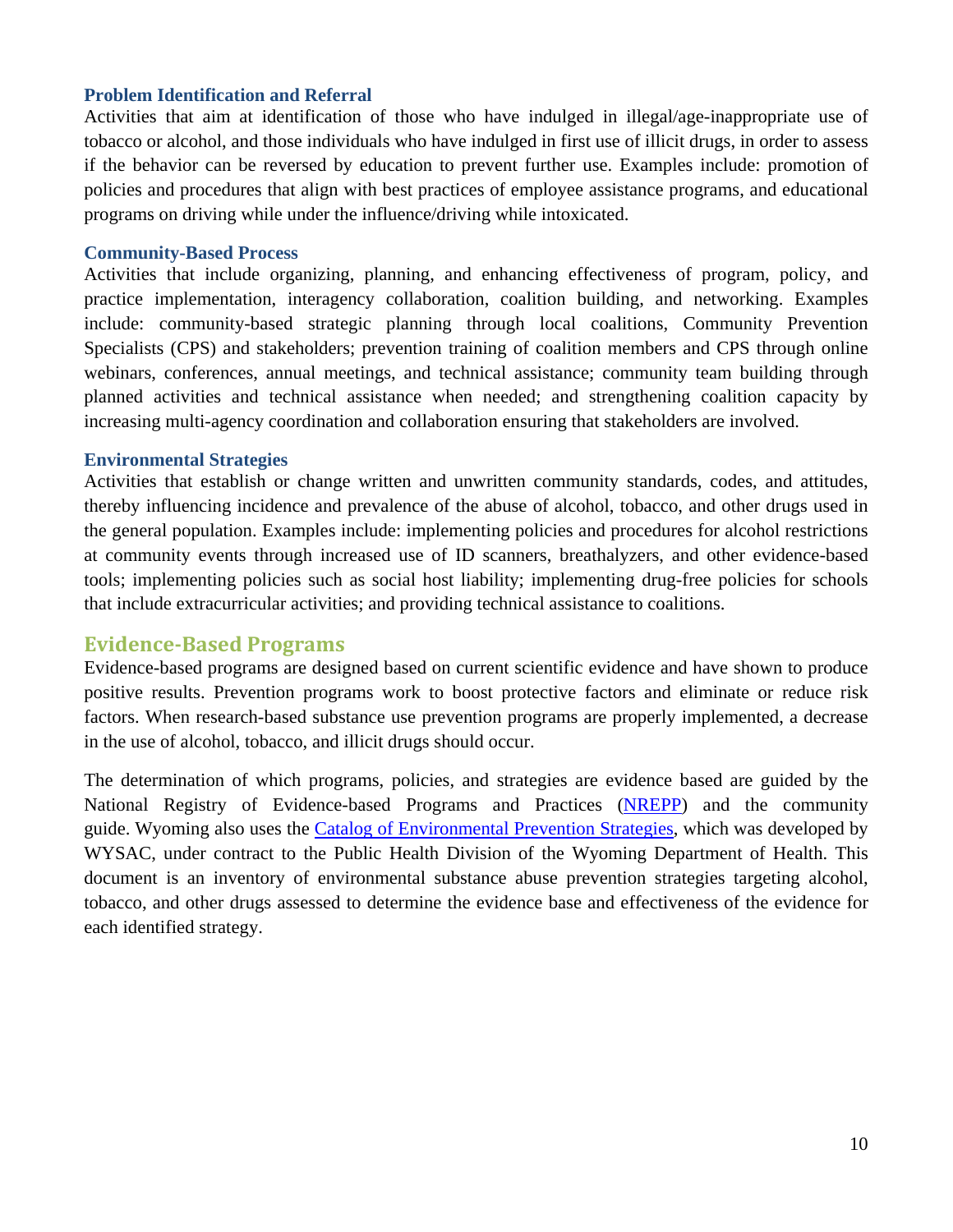#### **Strategic Prevention Framework (SPF)**

The Strategic Prevention Framework (SPF) is a planning process for preventing substance use and misuse developed by SAMHSA. The five steps and two guiding principles of the SPF offer a comprehensive process for addressing the substance misuse and related behavioral health problems facing communities.



**Step 1: Assess Needs** - Identify pressing substance use and related problems and their contributing factors and assess community resources and readiness to address these factors.

**Step 2: Build Capacity** - Identify resources and build readiness to address substance use and misuse.

**Step 3: Plan** - Form a plan for addressing priority problems and achieving prevention goals.

**Step 4: Implement** - Deliver evidence-based interventions.

**Step 5: Evaluate** - Quantify the challenges and successes of implementing a prevention program.

The framework is guided by the following principles:

**Cultural Competence** - The ability to interact effectively with people of different cultures to ensure the needs of all community members are addressed.

**Sustainability** - Sustain prevention outcomes by building stakeholder support for your program, showing and sharing results, and obtaining steady funding.

## Alcohol in Wyoming

Preventing excessive alcohol use increases people's chances of living long, healthy, and productive lives. In the United States, approximately 21.5 million people aged 12 or older in 2014 had a substance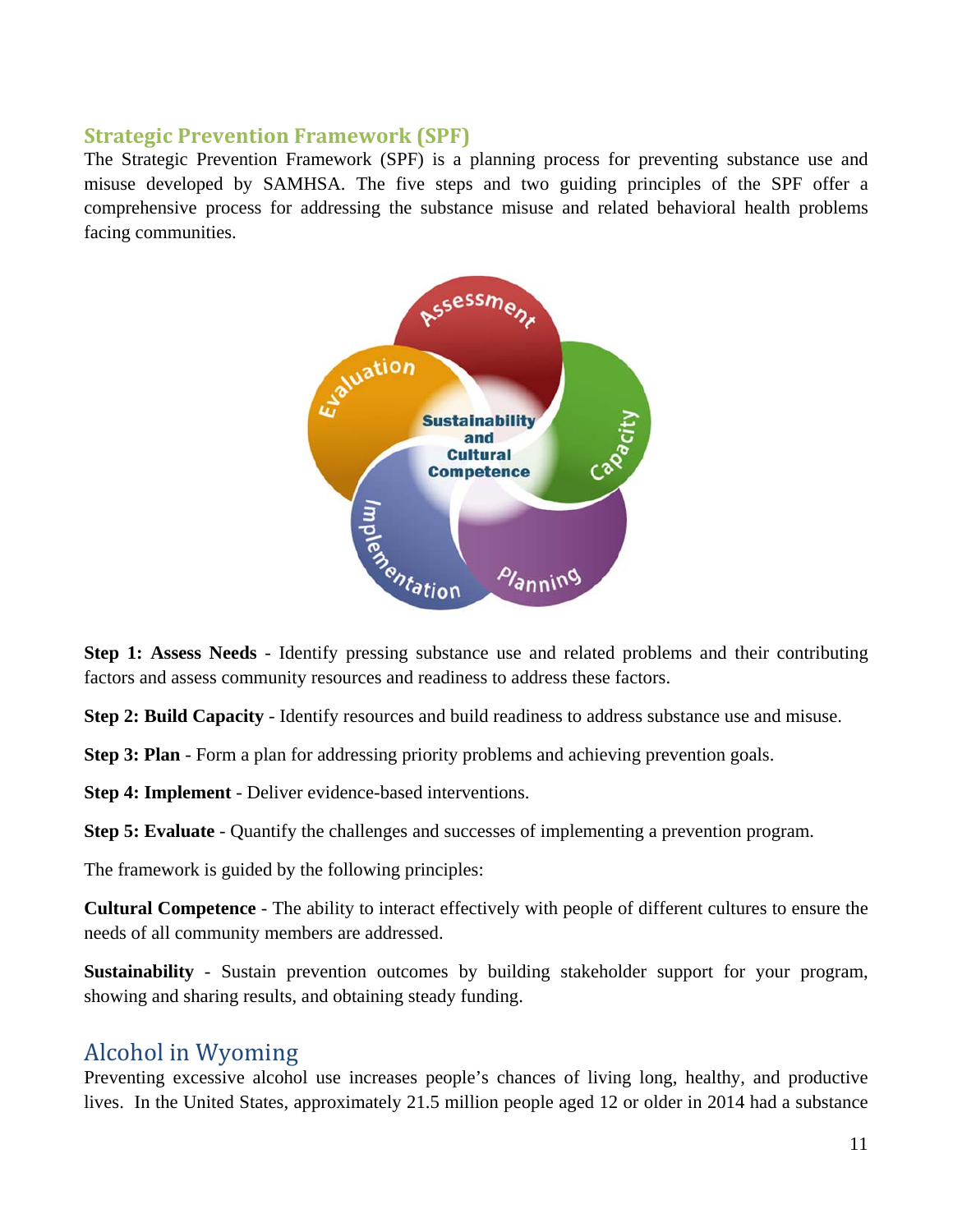use disorder in the past year, of which 17 million people had an alcohol use disorder, 7.1 million had an illicit drug use disorder, and 2.6 million had both an alcohol use and an illicit drug use disorder. Preventing drug abuse and excessive alcohol use improves quality of life, academic performance, workplace productivity, and military preparedness; reduces crime and criminal justice expenses; reduces motor vehicle crashes and fatalities; and lowers health care costs for acute and chronic condition (National Prevention Council, 2014). Proper implementation of evidence-based substance abuse prevention programs will reduce the use of alcohol, tobacco, and illicit drug use and abuse.

#### **Adults and Alcohol**

Alcohol is one of the most commonly used substances. According to a 2016 survey, 55% Wyoming adults have had at least one drink of alcohol within the past 30 days, which is comparable to the national median of 54% (BRFSS, 2016). Alcohol is a part of our culture, but drinking too much, either on a single occasion or over time, can have serious health consequences. Research demonstrates "low-risk" drinking levels for men are no more than four (4) drinks on any single day and no more than 14 drinks per week. For women, "low-risk" drinking levels are no more than three (3) drinks on any single day and no more than seven (7) drinks per week. To stay low risk, one must keep within both the single-day and weekly limits. Even with these limits, there can be problems if a person drinks too quickly, has health conditions, or is over age 65. Older adults should have no more than three (3) drinks on any day and no more than seven (7) drinks per week

(https://pubs.niaaa.nih.gov/publications/Hangovers/beyondHangovers.htm).

#### **Excessive Drinking**

Excessive alcohol use is associated with an array of social, economic, and health costs. Excessive alcohol use, either in the form of binge drinking (consuming 5 or more drinks on an occasion for men or 4 or more drinks on occasion for women) or heavy drinking (drinking 15 or more drinks per week for men or 8 or more drinks per week for women) is associated with an increased risk of many health problems (CDC, 2017).

Excessive alcohol consumption cost the United States \$249 billion in 2010. Costs due to excessive drinking largely result from losses in workplace productivity, health care expenses, and other costs due to a combination of justice expenses, motor vehicle crashes, and property damage (CDC, 2017). Nationally, this cost amounts to about \$2.05 per drink, or about \$807 per person. The cost in Wyoming is slightly higher at about \$2.33 per drink (CDC, 2017). Binge drinking was responsible for about three quarters (77%) of the cost of excessive alcohol use in all states and the District of Columbia (CDC, 2017).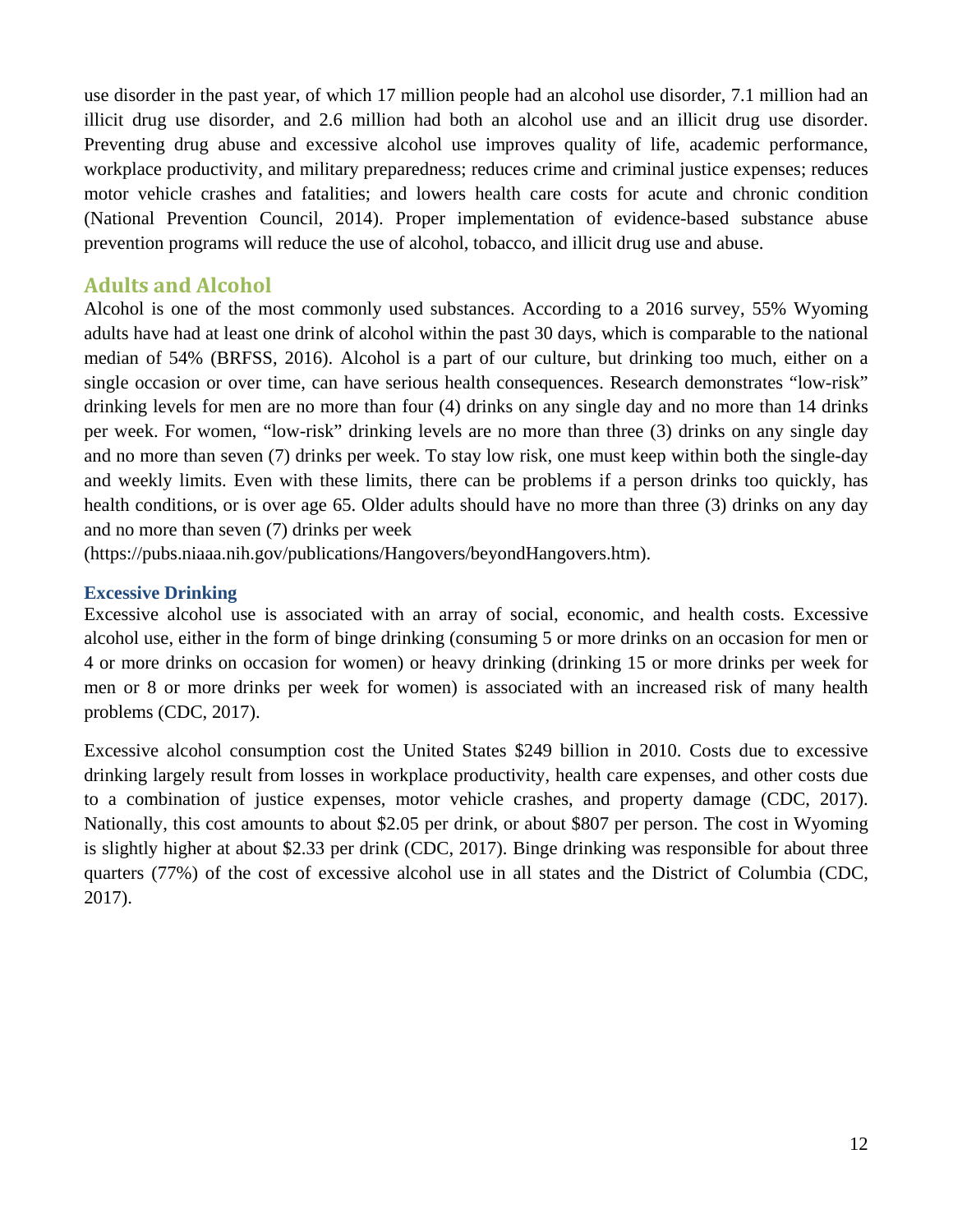#### **Binge Drinking**

Wyoming saw a decrease during 2011-2015 in the percent of adults reporting binge drinking on an occasion at least once in the last 30 days. However, binge drinking rates did increase slightly in 2016. According to a 2016 survey, 18.4% of Wyoming adults reported binge drinking at least once in the last 30 days, which is comparable to the national median of 16.9% (BRFSS, 2016). The rate of males binge drinking was significantly higher, with 24.2% binge drinking at least once in the last 30 days compared to 12.5% of females.



Younger age groups have consistently reported binge drinking at higher rates than older adults. In 2016, Wyoming residents aged 18-24 had the highest percentage of binge drinking of all age groups among residents reporting binge drinking on an occasion at least once in the last 30 days. There was a significant increase in this age group reporting binge drinking compared to previous years.

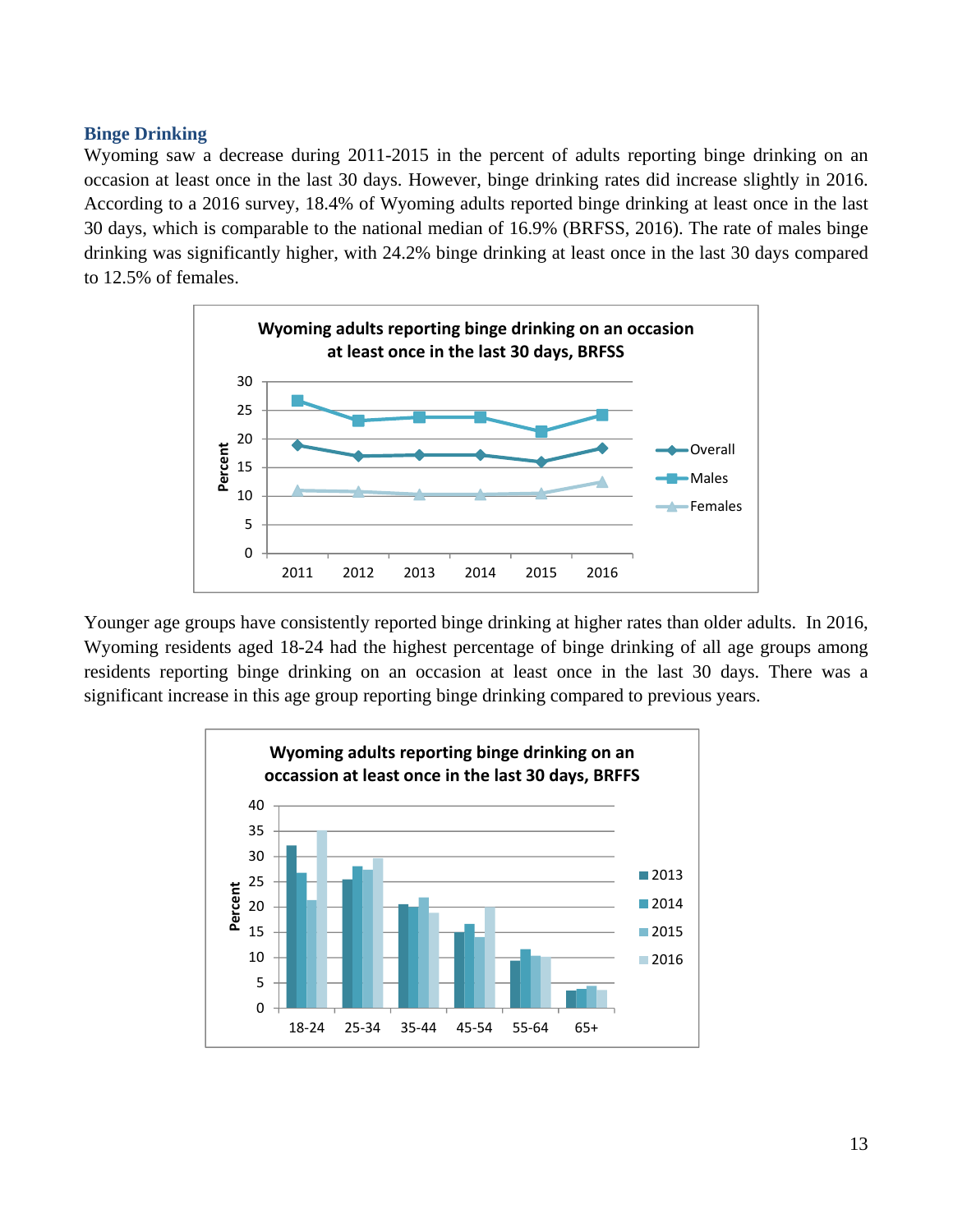#### **Heavy Drinking**

Wyoming adults reporting heavy drinking is similar to national rates at 6.2% compared to the national median of 5.9%. The percent of heavy drinkers has stayed fairly consistent over the past five years, both in Wyoming and nationally.

#### **Alcohol and Crime**

The high percentage of alcohol-involved arrests, the inordinate number of arrests for public intoxication and driving under the influence, and the high levels of blood alcohol content for drivers arrested for being impaired represent a real and significant threat to public safety in Wyoming (WASCOP, 2017). Alcohol was involved in 57% of all custodial arrests. Driving under the influence arrests accounted for 26.7% of all arrests. Some arrests involve more than one substance.



The average reported blood alcohol content for driving under the influence (DUI) arrests statewide was .1591. The average reported blood alcohol content (BAC) for 562 persons who were arrested for DUI after being involved in traffic crash was .1975. The age group with the highest percentage of DUI arrests was age 21-25, followed by age 26-30 and 31-35.



Arrests for public intoxication accounted for 12.86% of all arrests of all arrests statewide. Per BAC statistics, it should be noted that a physically fit male who weighs 180 pounds would have to consume at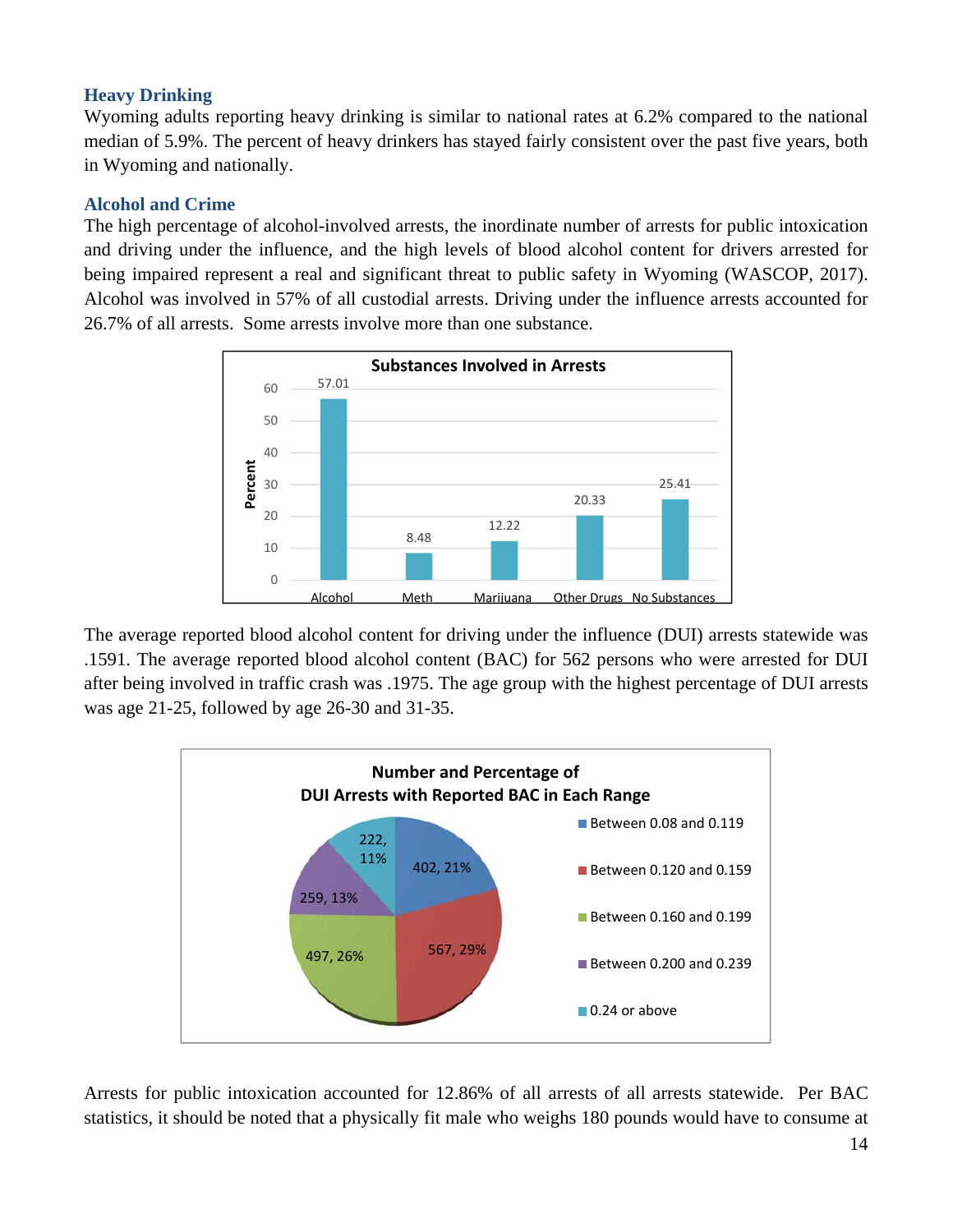least seven drinks in one hour to achieve a BAC of .15 and a female weighing 120 pounds would have to consume five drinks in one hour (WASCOP, 2017).

Despite alcohol being the drug most often present in arrests from 2010-2016, the number and percentage of alcohol-involved arrests have decreased.. Alcohol arrests in 2016 were 4,545 fewer in number (33% decrease) than in 2010. Unfortunately, the number and percentage of other drug-involved arrests have increased. Drug-involved arrests in 2016 were 1,437 more in number (80% increase) than in 2010 (WASCOP, 2017).



## **Youth and Alcohol**

A majority of Wyoming youth reported that they have not used alcohol in the past 30 days. (PNA, 2016) In fact, drinking among Wyoming youth continues to decline.

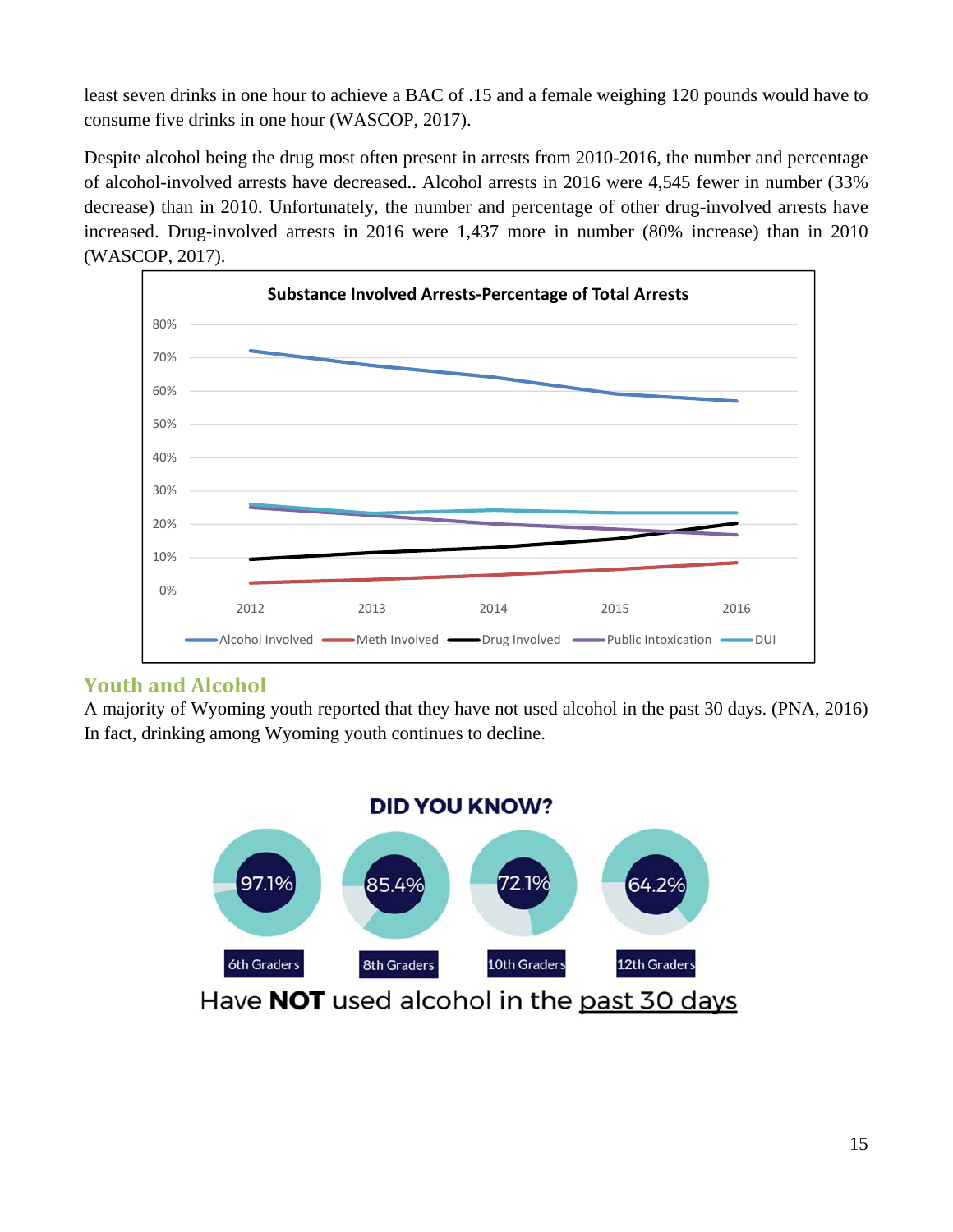However, alcohol continues to be the most commonly reported substance used among all grade levels in the state. Underage drinking poses a range of risks and negative consequences. Early drinking onset has been associated with a range of social, emotional, behavioral, and health problems such as risky sexual behavior, car crash involvement, and unintentional injuries. Youth who start drinking before the age of 15 are four times more likely to develop alcohol dependence (NIAA, 2017).



#### **Perception of Alcohol Use**

Based on social norms theory, the perception of how often and to what degree other students are using drugs and alcohol is a critical factor in whether a student decides to use drugs and alcohol. The perception of what most students are doing can either make substance use more or less likely. If the perception is that almost everyone is using alcohol, this exerts social pressure to join in drinking alcohol. If the perception is that most people do not use alcohol, then that perception exerts pressure on the student not to participate (PNA, 2016). As indicated by the data among  $6<sup>th</sup>$ ,  $8<sup>th</sup>$ ,  $10<sup>th</sup>$ , and  $12<sup>th</sup>$  graders in Wyoming, the actual percentage of students who have not used alcohol in the past 30 days is greater than the perceived norm. The higher perceived norm of alcohol use among youth may increase the likelihood of youth using alcohol.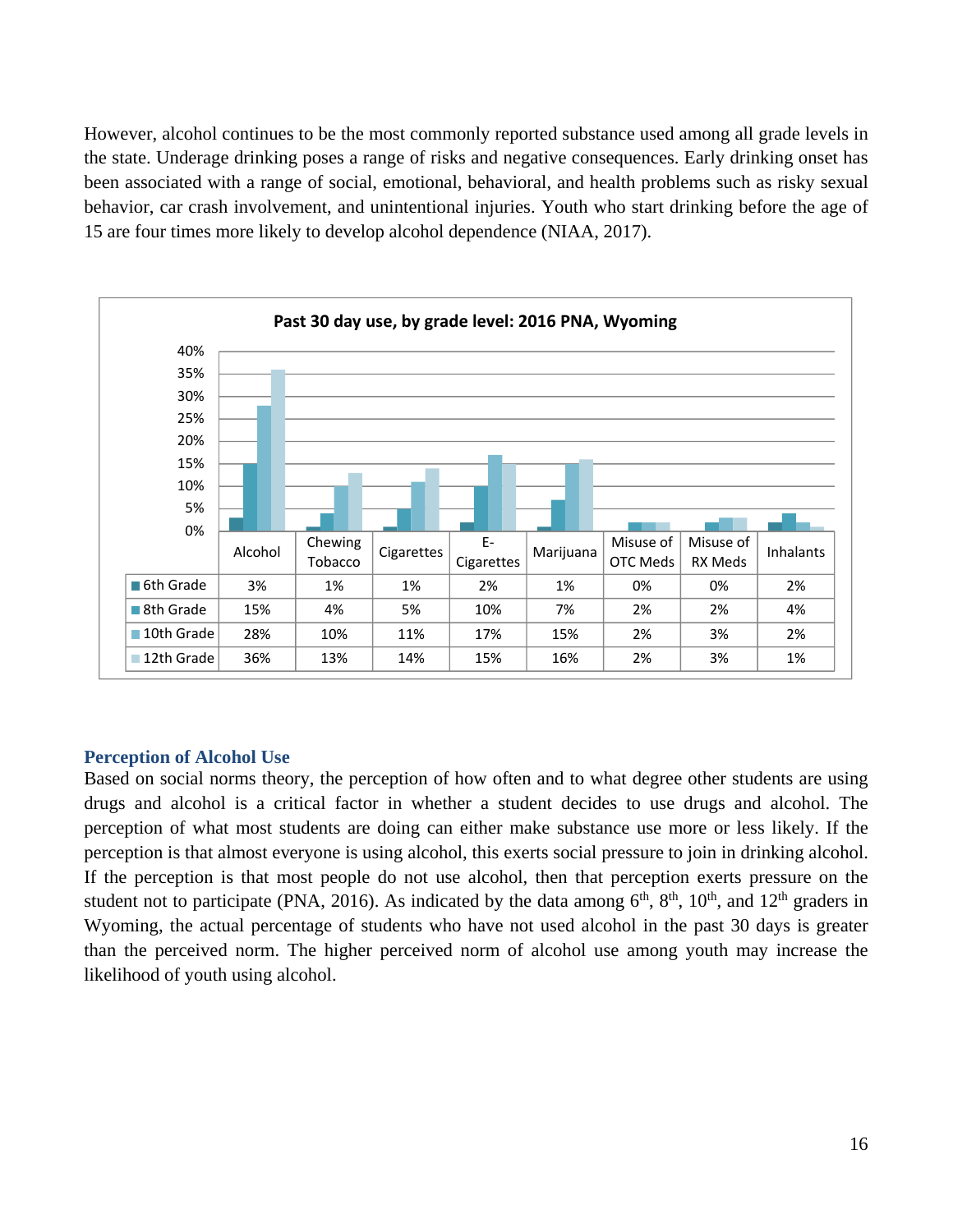

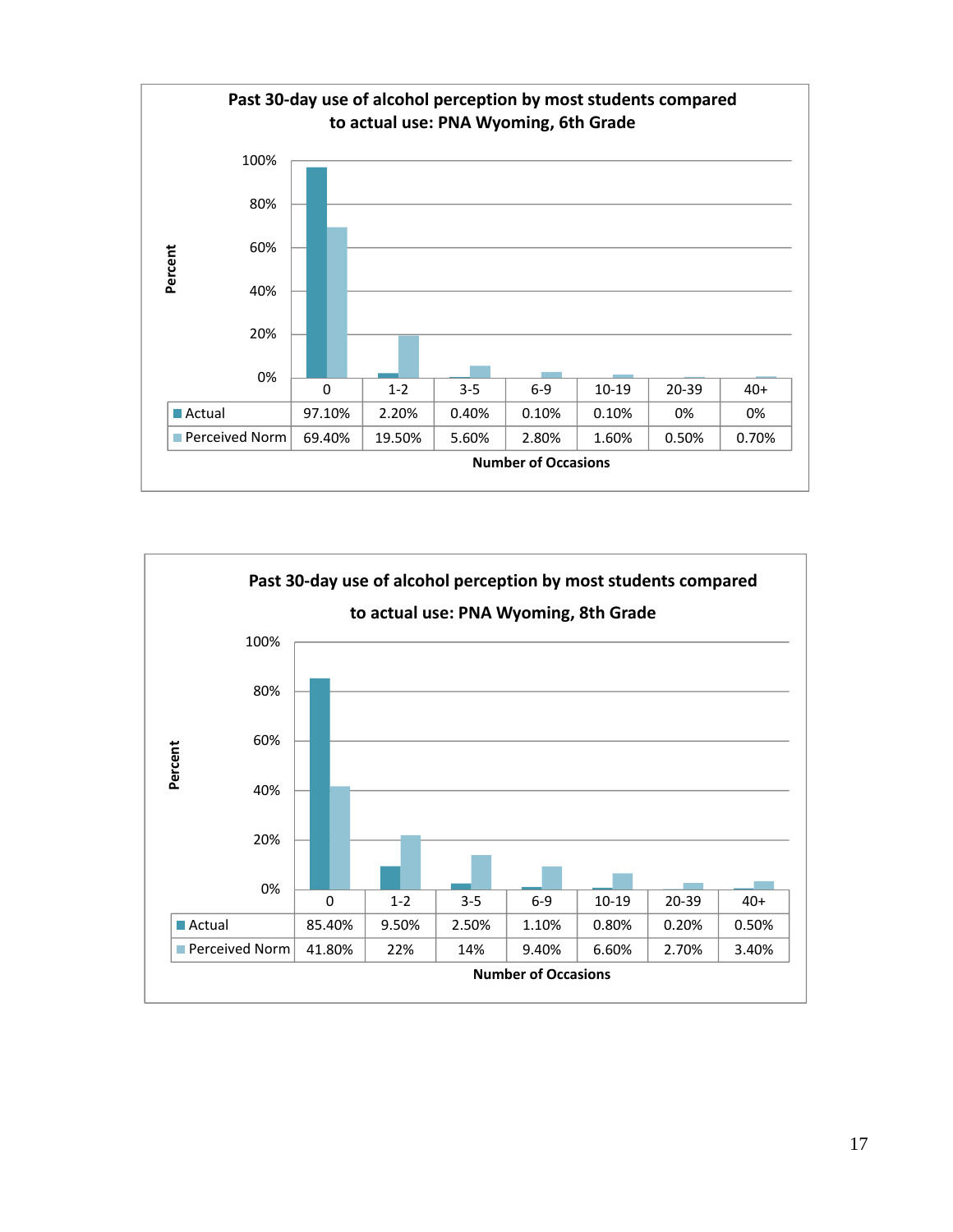



#### **Youth Access to Alcohol**

Regulations on the availability of alcohol are used to reduce underage drinking in Wyoming. Despite regulations, youth are still able to access alcohol.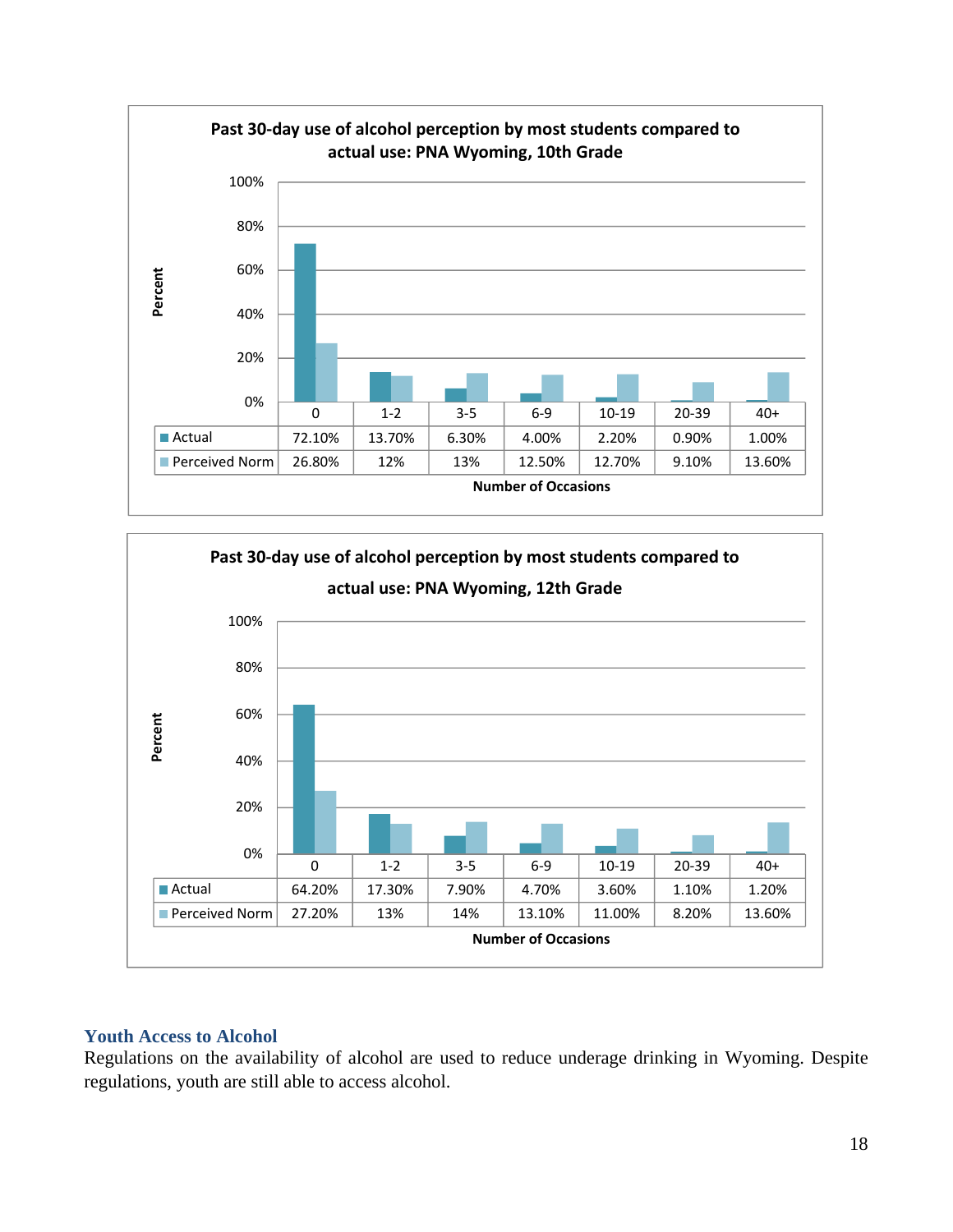

#### **Alcohol Compliance Checks**

Alcohol compliance checks are a proven, best-practice strategy for reducing the sale of alcohol to persons under the age of 21. A very low percentage of youth report their most recent source of alcohol being a licensed retailer. In 2016, a total of 1,410 valid alcohol compliance checks were conducted across Wyoming. Overall, 2016 alcohol sales compliance for all reporting counties was 86%.

| <b>County</b>     | <b>Valid Alcohol</b><br><b>Compliance</b><br><b>Checks</b> | <b>No Infractions</b> | <b>Prohibited</b><br><b>Sales Violation</b> | <b>Prohibited</b><br><b>Sales Warning</b> | <b>Closed or Does</b><br>not Sell Alcohol | <b>Compliance</b><br>Rate |
|-------------------|------------------------------------------------------------|-----------------------|---------------------------------------------|-------------------------------------------|-------------------------------------------|---------------------------|
| <b>Albany</b>     | 68                                                         | 58                    | 10                                          | $\mathbf{0}$                              | $\overline{0}$                            | 85.3%                     |
| <b>Big Horn</b>   | 38                                                         | 17                    | $\overline{0}$                              | 21                                        | $\overline{2}$                            | 44.7%                     |
| Campbell          | 106                                                        | 76                    | 14                                          | 16                                        | 5                                         | 71.7%                     |
| Carbon            | 15                                                         | 12                    | 3                                           | $\theta$                                  | $\overline{0}$                            | 80.0%                     |
| <b>Converse</b>   | 81                                                         | 69                    | $\mathfrak{2}$                              | $\boldsymbol{0}$                          | 21                                        | 85.2%                     |
| Fremont           | 89                                                         | 85                    | $\overline{4}$                              | $\boldsymbol{0}$                          | $\overline{0}$                            | 95.5%                     |
| Goshen            | 40                                                         | 38                    | $\overline{c}$                              | $\boldsymbol{0}$                          | $\overline{0}$                            | 95.0%                     |
| <b>Johnson</b>    | 95                                                         | 87                    | 8                                           | $\boldsymbol{0}$                          | 23                                        | 91.6%                     |
| Laramie           | 160                                                        | 133                   | 27                                          | $\overline{0}$                            | $\overline{2}$                            | 83.1%                     |
| Lincoln           | 56                                                         | 53                    | $\mathbf{1}$                                | $\mathbf{2}$                              | $\theta$                                  | 94.6%                     |
| <b>Natrona</b>    | 173                                                        | 152                   | 19                                          | $\mathbf{2}$                              | 11                                        | 87.9%                     |
| Niobrara          | 10                                                         | 10                    | $\theta$                                    | $\boldsymbol{0}$                          | $\overline{0}$                            | 100.0%                    |
| Park              | 87                                                         | 77                    | 9                                           | $\mathbf{1}$                              | $\overline{0}$                            | 88.5%                     |
| <b>Sheridan</b>   | 107                                                        | 87                    | 20                                          | $\boldsymbol{0}$                          | 12                                        | 81.3%                     |
| <b>Sublette</b>   | 55                                                         | 53                    | $\overline{2}$                              | $\boldsymbol{0}$                          | $\overline{4}$                            | 96.4%                     |
| <b>Sweetwater</b> | 116                                                        | 107                   | 9                                           | $\boldsymbol{0}$                          | $\overline{0}$                            | 92.2%                     |
| <b>Teton</b>      | 55                                                         | 46                    | $\tau$                                      | $\mathbf{2}$                              | 5                                         | 83.6%                     |
| <b>Uinta</b>      | 59                                                         | 53                    | 6                                           | $\overline{0}$                            | $\mathbf{1}$                              | 89.8%                     |
| <b>Wyoming</b>    | 1410                                                       | 1213                  | 153                                         | 44                                        | 86                                        | 86.0%                     |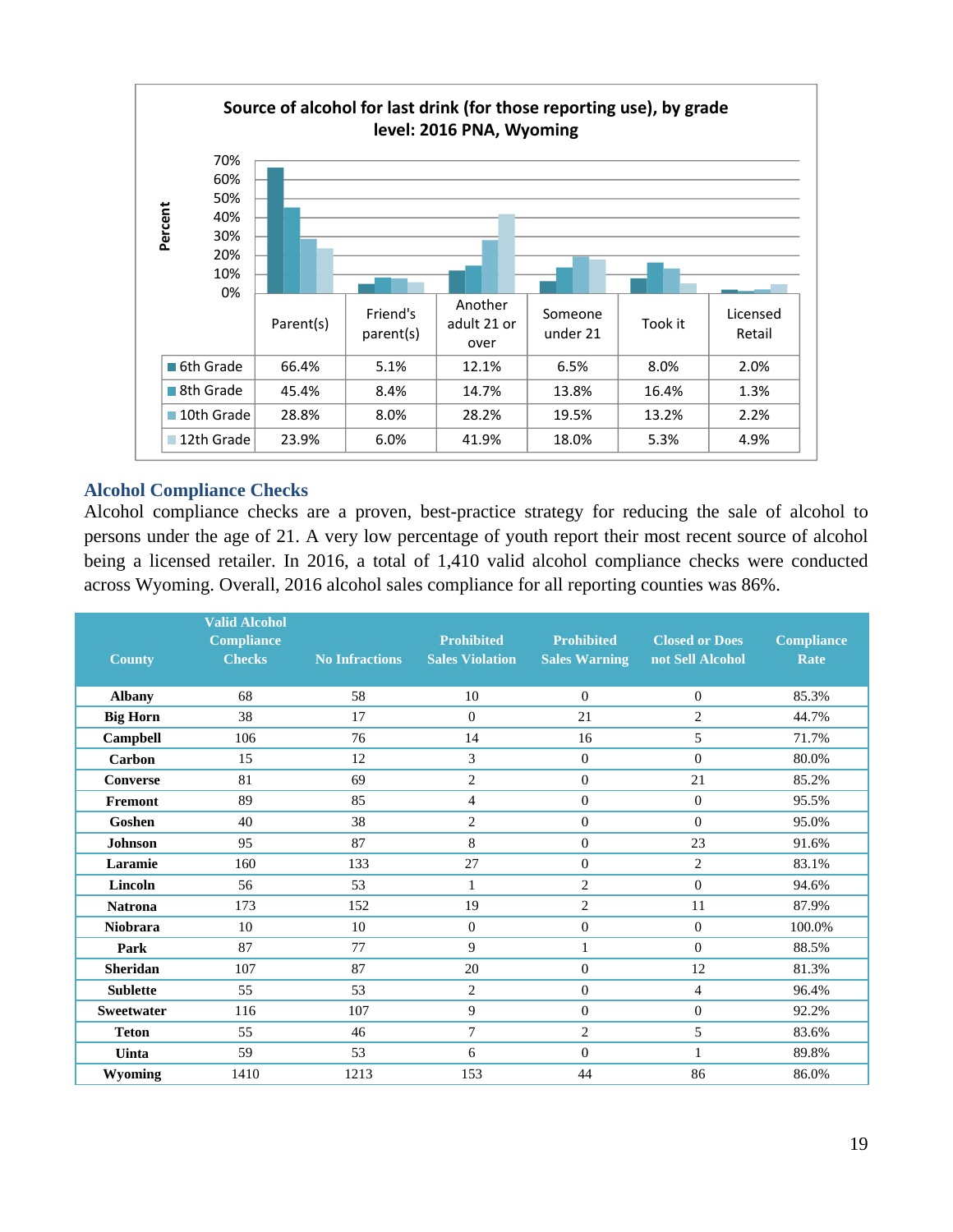## **Community Capacity to Address Alcohol Misuse**

According to SAMHSA's Strategic Prevention Framework, capacity refers to the "various types and levels of resources available to establish and maintain a community prevention system that can identify and respond to community needs." Intentional capacity building at all levels helps ensure that successful programs are sustained within the community. Effective capacity building also increases a community's ability to respond to changing issues with innovative solutions.

Wyoming conducted a baseline report in 2016, at which time the state average capacity score was 3.44. A score of 1 or 2 indicates that a county has no or little capacity. A score of 3 indicates that a county has some capacity. Of the 23 counties, only six (26%) counties were below an average score of 3.2. Two counties scored a 4 or higher, which indicates a county has many/most capacity. Each county and their rankings are shown below.





Community capacity in each of Wyoming's 23 counties was determined based on seven key ingredients: workforce, resources, effective communication, community engagement, active leadership, readiness for change, and

sustainability. The seven key ingredients were evaluated through 1) interviews with the Community Prevention Specialists, 2) focus group with key prevention stakeholders, and 3) a survey of local coalition members. Each key ingredient is defined below:

#### *Workforce (Key Components: knowledge, skills, experience, social validity)*

Successful implementation requires staff, leaders, and coalition members who are familiar with prevention and have received training in the evolving aspects of prevention including the public health approach and the strategic prevention framework. Individuals should also possess management, facilitation, and personal and professional skills, and have experience in their field and positions. Additionally, they should understand the unique cultural characteristics of their community and have a willingness and ability to embrace those cultural differences.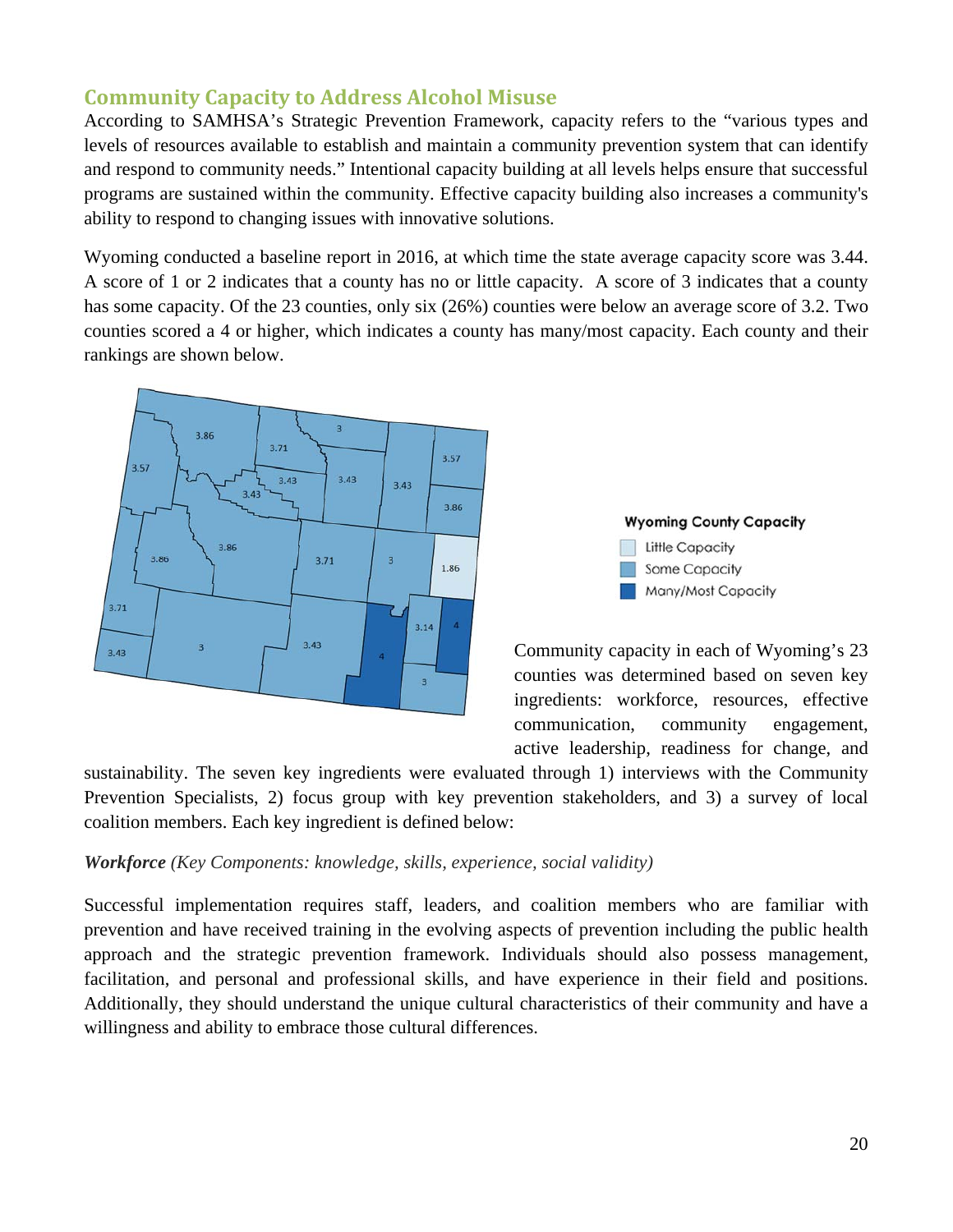#### *Resources (Key Components: people, funding, space, time, access)*

Resources are the infrastructure of program implementation. All successful prevention programs require adequate monetary resources, staff, physical space, time, and connections with the served community. In addition, a thorough knowledge of and relationship with the various aspects of the local prevention infrastructure must be developed.

#### *Effective Communication (Key Components: internal and external communication)*

Regular exchange of information and data is critical, both internally within the various segments of the organization and externally between the coalition and the multitude of community sectors involved in prevention efforts.

#### *Community Engagement (Key Components: shared vision, diverse and inclusive representation)*

Broad and diverse representation from the community is key to successful prevention implementation. To effectively engage the community, the coalition must ensure that all members involved feel included in the process. This inclusion starts when the coalition shares a vision and when members have defined roles and a voice in the process. It is also important that coalition members have an understanding of the needs of the community gained through their involvement in different segments.

#### *Active Leadership (Key Components: involvement, commitment to prevention)*

Active leaders are personally committed to achieving prevention goals in their communities. They are able to articulate and share a vision in a way that inspires others to follow, they have the knowledge and commitment to pursue their prevention goals, and they have the skills to communicate their vision to stakeholders. Active leaders are also able to negotiate and coordinate conflicting interests between the coalition and community and/or business leaders while prioritizing their prevention aims.

#### *Readiness for Change (Key Components: community climate, history of effectiveness)*

Positive change in prevention communities is unlikely to occur unless the community is ready. The best indicator of readiness is a past record of successful prevention implementation. Communities that are open to new ideas and that have a commitment to tackle prevention issues may be ready too. Additionally, prevention communities with strong connections among stakeholders and implementing organizations are better positioned to tackle prevention changes.

#### *Sustainability (Key Components: buy-in, training)*

Project funders and stakeholders want to see programs continue and improve. Project sustainability is more likely when the project strategies match the needs of the community and when staff, leaders, and community members are invested in the process, receive ongoing training, and institutionalize the knowledge gained and efforts put forth during the project.

# Conclusion

Wyoming substance abuse prevention efforts focused on reducing alcohol misuse/abuse have been effective. Wyoming continues to see a decrease in students reporting drinking underage and adults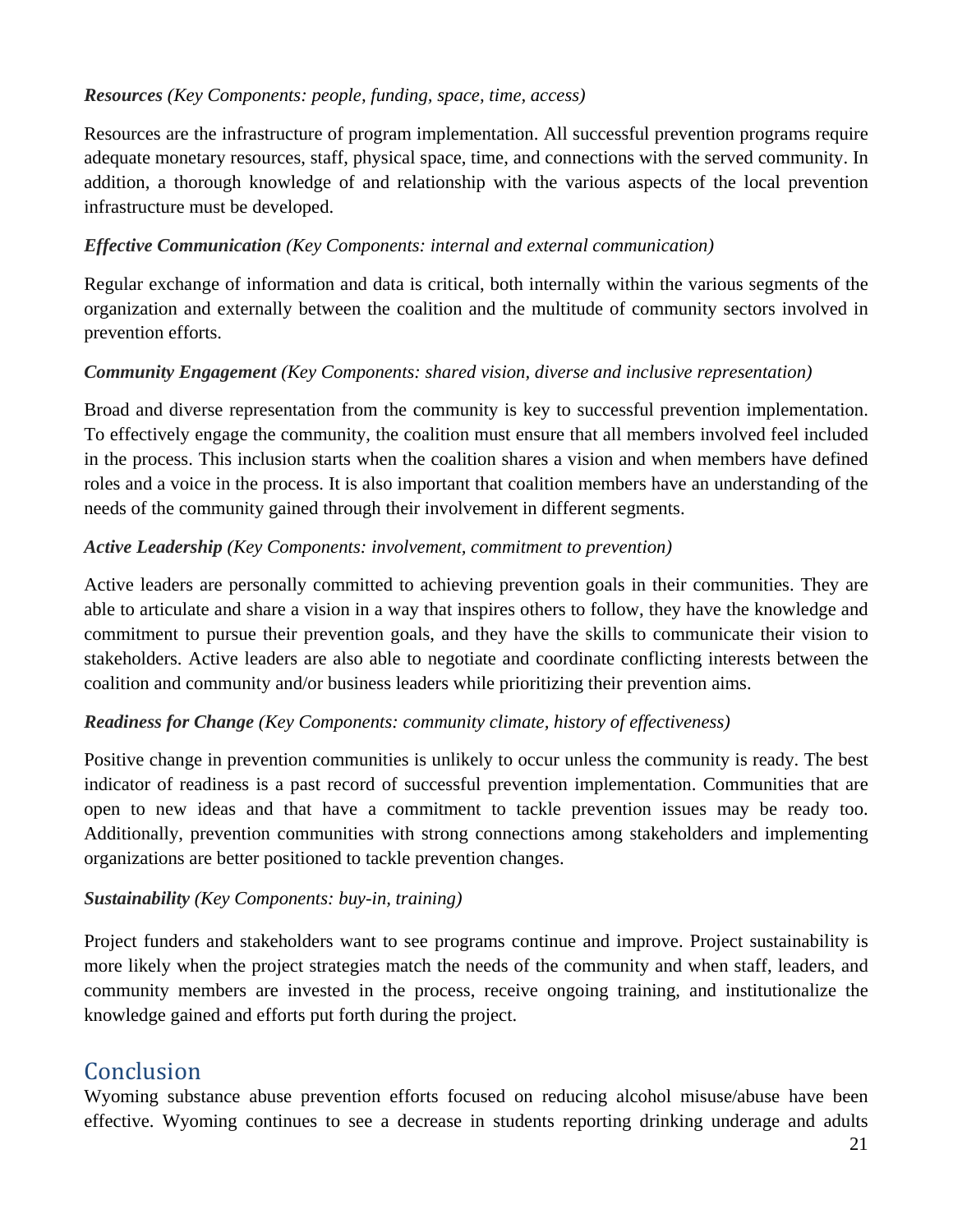reporting binge drinking. The Wyoming Department of Health currently funds substance abuse prevention efforts in all 23 counties with a focus on using data-driven environmental strategies to create healthier environments.

Alcohol is still the most commonly misused/abused substance in the state carrying some of the highest societal consequences. With a comprehensive and coordinated strategy across organizations to prevent the misuse/abuse of alcohol throughout Wyoming, we will continue to see the negative consequences associated with alcohol decrease.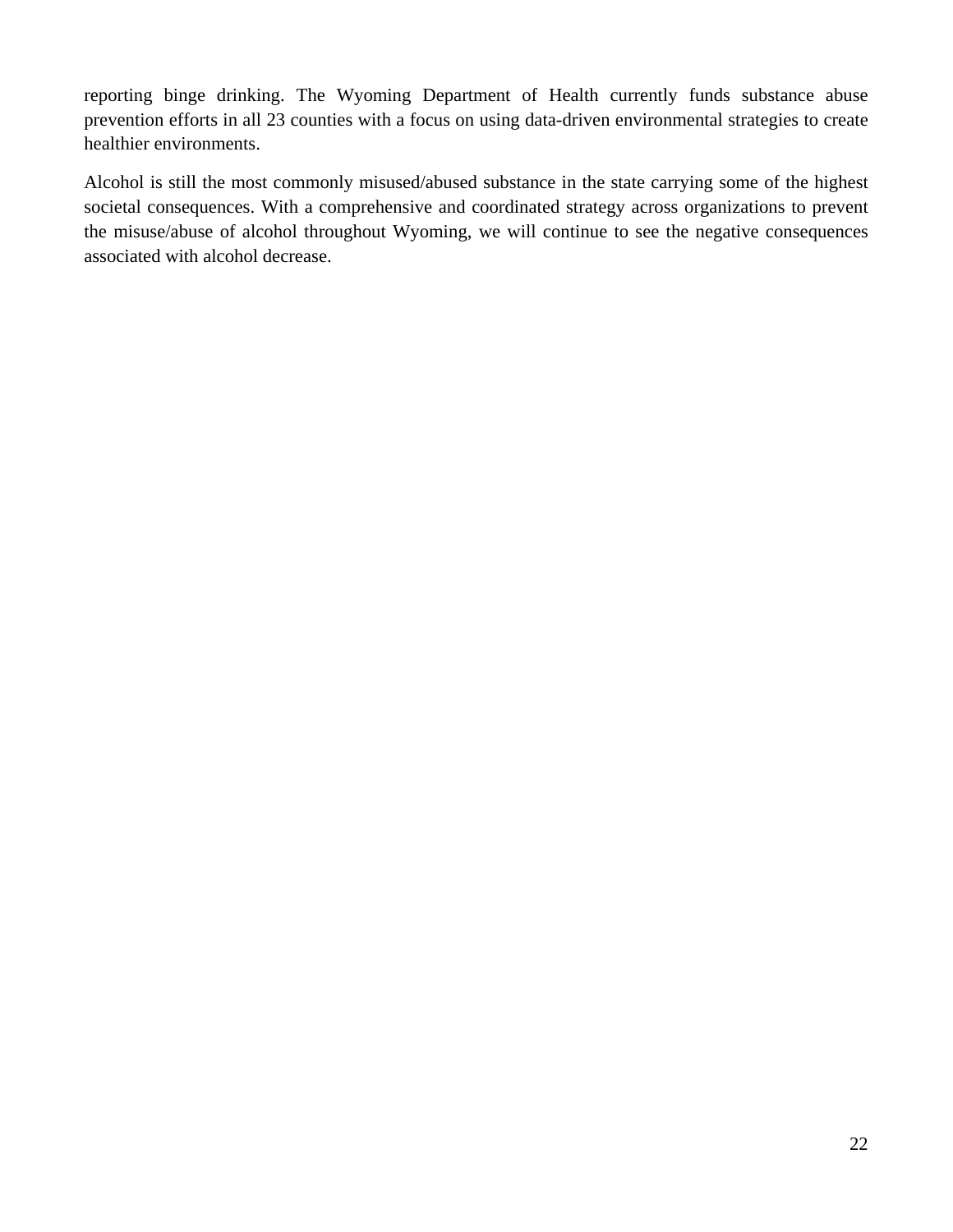# Wyoming Department of Health Alcohol Prevention Plan

Preventing alcohol misuse/abuse requires a comprehensive and coordinated strategy across organizations throughout Wyoming. The Wyoming Department of Health, in collaboration with the Statewide Epidemiological Outcomes Workgroup, completed a coordinated statewide alcohol misuse and abuse prevention plan with specific state benchmarks.

### **Goal 1: Reduce alcohol misuse/abuse and associatedharmful consequences**

**Objective 1.1:** Decrease the percent of adult binge drinking to 13% or lower by 2020, from a 2016 baseline of 18.4% and compared to a 2016 national average of 16.9%.

**Data source:** Wyoming Behavioral Risk Factor Surveillance System

**Objective 1.2:** Increase the percentage of youth reporting no alcohol use in the past 30 days to more than 72% in high school, from a 2016 baseline of 68.37%, and more than 92% in middle school, from a baseline of in 91.29% in 2016, by 2020.

**Data Source:** Wyoming Prevention Needs Assessment

**Objective 1.3:** Decrease the percent of alcohol-related fatal crashes to 30% by 2020, from a 2014 baseline of 34% and compared with a national average of 31% in 2014.

**Data source:** Wyoming Department of Transportation, Fatality Analysis Reporting System

## **Goal 2: Strengthen capacity across the state to address the problem of alcohol misuse**

**Objective 2.1:** Overall capacity in at least 17 counties will increase by 2020 from baseline report in 2016.

**Data source:** Comprehensive Capacity Assessment Report

**Objective 2.2:** All counties will have a functioning coalition to include a charter or bylaws, with representation from at least ten sectors of the community, and completed training in basic prevention science.

**Data source:** Comprehensive Capacity Assessment Report

## **Goal 3: Reduce the availability of, and access to alcohol by persons under the age of 21**

**Objective 3.1:** Increase the counties participating in Alcohol compliance checks annually from 18 to 23.

**Data source:** Alcohol and Tobacco Sales Compliance Checks Report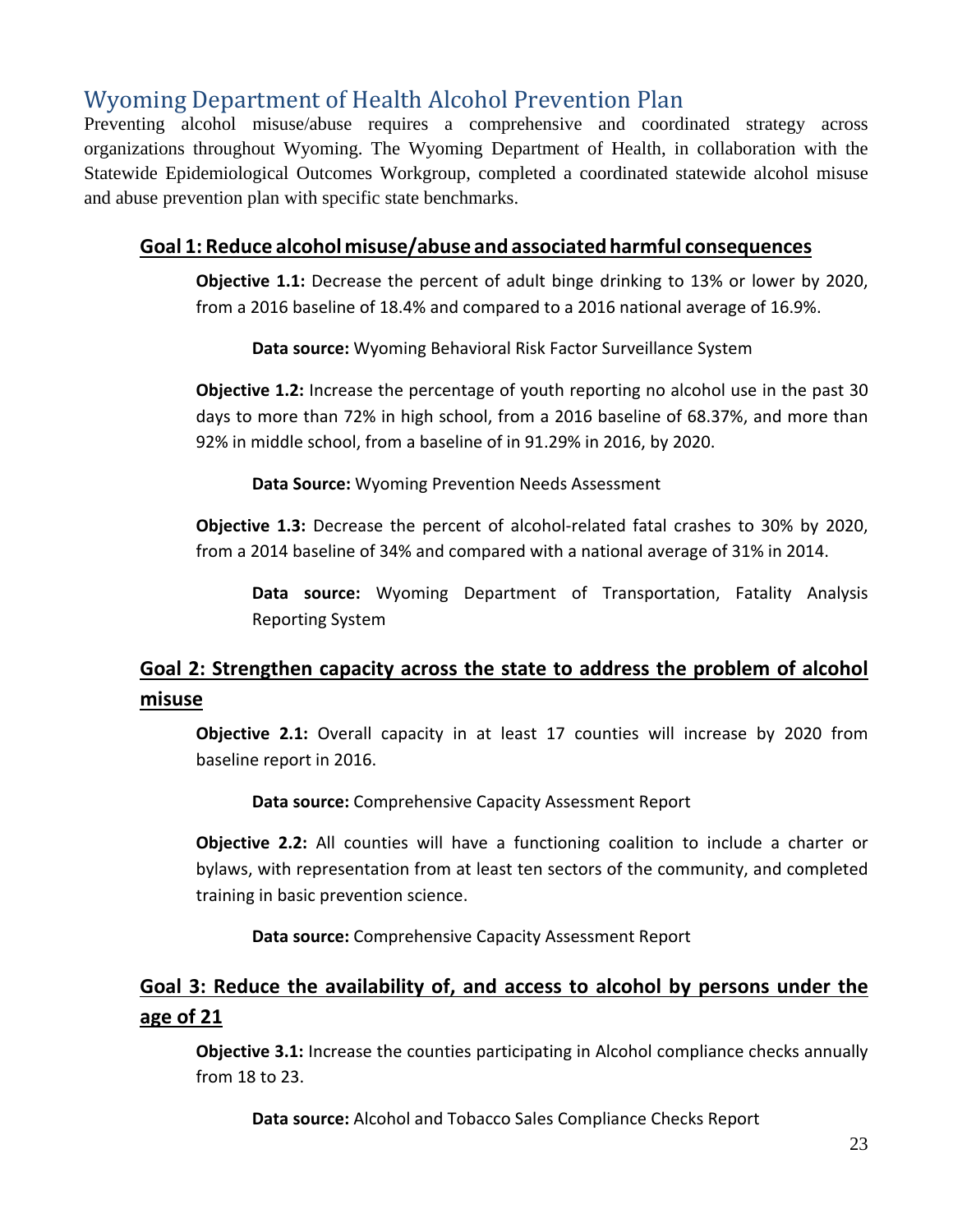**Objective 3.2:** Increase the alcohol compliance rate statewide to 90% or higher by 2020, from a baseline of 86% in 2016.

**Data source:** Alcohol and Tobacco Sales Compliance Checks Report

**Objective 3.3:** Increase the percent of counties reporting an alcohol compliance rate of 90% or higher to 50% by 2020, from a baseline of 33% in 2016.

**Data source:** Alcohol and Tobacco Sales Compliance Checks Report

**Objective 3.4:** Increase the percent of middle school students reporting that they have never had a drink of alcohol in their lifetime to 76% from a 2016 baseline of 73.45% by 2020, and high school students to 50% from a 2016 baseline of 39.93%.

**Data source:** Wyoming Prevention Needs Assessment

**Objective 3.5:** Among high school students who report ever having an alcoholic beverage, decrease youth reporting accessing alcohol from parents to less than 13% of students by 2020, from a baseline of 15.8% in 2016.

**Data Source:** Wyoming Prevention Needs Assessment

**Objective 3.6:** Among high school students students who report ever having an alcoholic beverage, decrease youth reporting access to alcohol from another adult, 21 and over, to less than 17% for high school students by 2020, from a baseline of 21.0% for high school students in 2016.

**Data Source:** Wyoming Prevention Needs Assessment